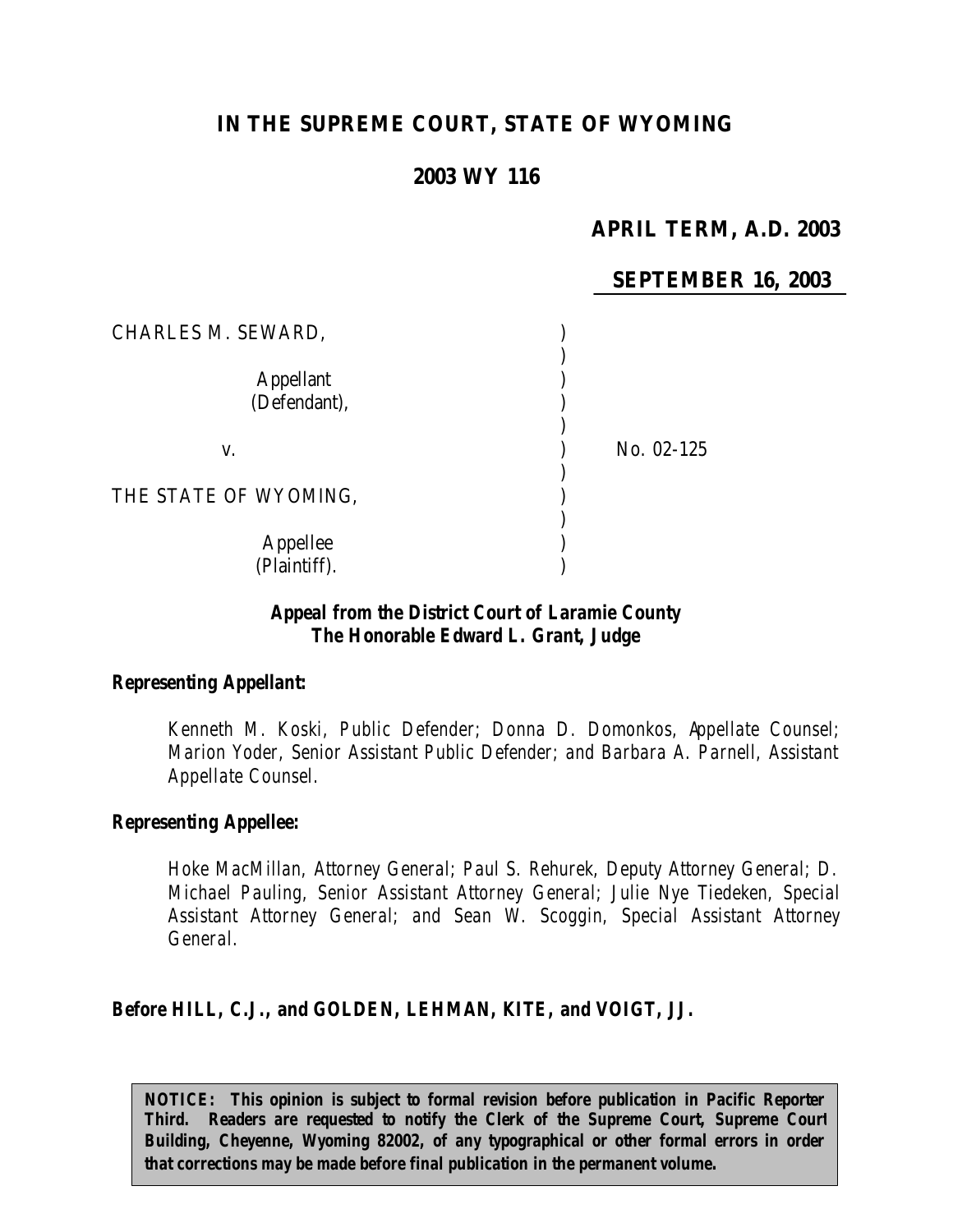### **VOIGT, Justice.**

[¶1] In November 2001, a jury found Charles Michael Seward (appellant) guilty of one count of second-degree sexual assault in violation of Wyo. Stat. Ann. § 6-2-303(a)(v) (LexisNexis 2003) and one count of third-degree sexual assault in violation of Wyo. Stat. Ann. § 6-2-304(a)(iii) (LexisNexis 2003), both felonies, for sexually assaulting his threeyear-old granddaughter. The district court sentenced appellant to imprisonment for seven to ten years for second-degree sexual assault and ten to fifteen years for third-degree sexual assault. It ordered that these sentences be served consecutively, but suspended the second sentence upon appellant's release from confinement on the first sentence and conditioned the suspended sentence upon appellant successfully completing supervised probation for up to ten years. Appellant appeals from that judgment and sentence. We reverse.

### *ISSUES*

[¶2] Appellant raises the following issues on appeal:

### ISSUE I

Whether the admission of expert testimony which impermissibly vouched for the credibility of the child witness was reversible error per se?

### ISSUE II

Whether the trial court abused its discretion by finding the child witness competent to testify, and by denying the defendant the opportunity to present pretrial testimony indicating the child's statements were tainted? Whether the child's incompetency to testify violated the defendant's right to the opportunity for effective cross-examination under the confrontation clause of the Wyoming Constitution and the confrontation clause of the United States Constitution?

### ISSUE III

Whether the district court abused its discretion when it excluded extrinsic evidence of a prior inconsistent statement of a witness?

The State phrases the issues in substantially the same manner.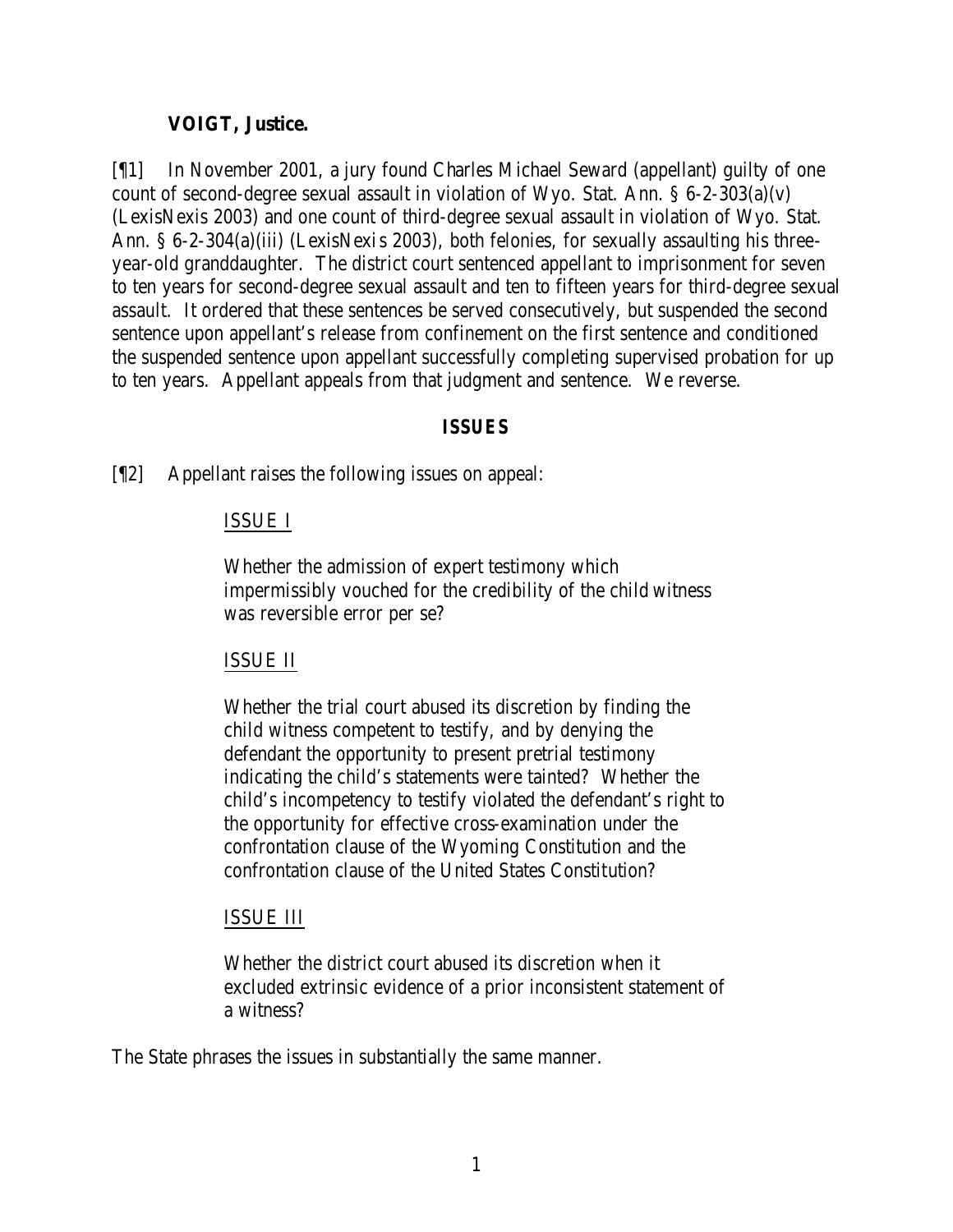### *FACTS*

[¶3] On December 12, 2000, the victim and her mother, Crystal Barbee (Barbee), resided with Barbee's fiancé in Fort Collins, Colorado. The fiancé testified that the victim, three years and ten months of age at the time, disclosed "out of the blue" that her "grandpa Michael" (appellant is the victim's paternal grandfather) let her rub lotion on his "lollypop," and that her grandpa also licked her "cookie." The fiancé understood the term "lollypop" to mean "penis" and the term "cookie" to mean "vagina" (Barbee confirmed this). He telephoned Barbee at work and had the victim repeat what she had disclosed over the telephone. Barbee testified that her fiancé called her at work that night, put the victim on the telephone, and the victim stated that she put lotion on her grandpa's "lollypop" and her grandpa licked her "cookie" and "she didn't like it." Barbee immediately drove the victim to the police department in Cheyenne.

[¶4] The victim, nearly four years and ten months of age at the time of trial, testified at trial. She recalled attending the Christmas parade in Cheyenne with her father, stepmother, and appellant, $<sup>1</sup>$  and that at some point, when her father, grandmother and other</sup> family members were at work, she put lotion that she had found in the bathroom of her grandpa's house in Cheyenne on her "grandpa's dick" or "lollypop" and her grandpa also removed her panties and "licked" her "cookie" on the bed. The victim identified the respective body parts she was referring to on anatomically correct male and female drawings, and also identified appellant as her "grandpa," who she had rubbed lotion on. Witness testimony revealed that the victim often refers to appellant as "grandpa" and her maternal grandfather as "papa."

[¶5] Detective Ray Bilkie (Bilkie) of the Cheyenne Police Department interviewed appellant on two occasions. In the first interview, appellant essentially denied his involvement and provided information implicating the victim's maternal grandfather. After a "forensic interviewer" interviewed the victim and the victim identified appellant from a photo array that included both grandfathers, Bilkie interviewed appellant a second time. At this second interview, according to Bilkie, appellant stated that he was a "heavy drinker" at the time of the incident, that he did not recall drinking that day, but that if the victim "says I did it, then I must have. I just don't remember it" or "if [the victim] says this happened, [appellant] may have done this to her, but he just specifically doesn't remember."

[¶6] Appellant also testified at trial. According to appellant, age fifty-three at the time of trial, the victim asked if she could take a bath the day of the incident. Appellant ran her bath water. The victim emerged from the bath, appellant put a t-shirt on her, and the victim went to a bedroom and returned with a bottle of baby lotion. According to

 <sup>1</sup> Barbee recalled that sometime after Thanksgiving in 2000, the victim visited the Sewards to attend the Christmas parade in Cheyenne. Information from other witnesses placed the visit during the weekend of November 25, 2000.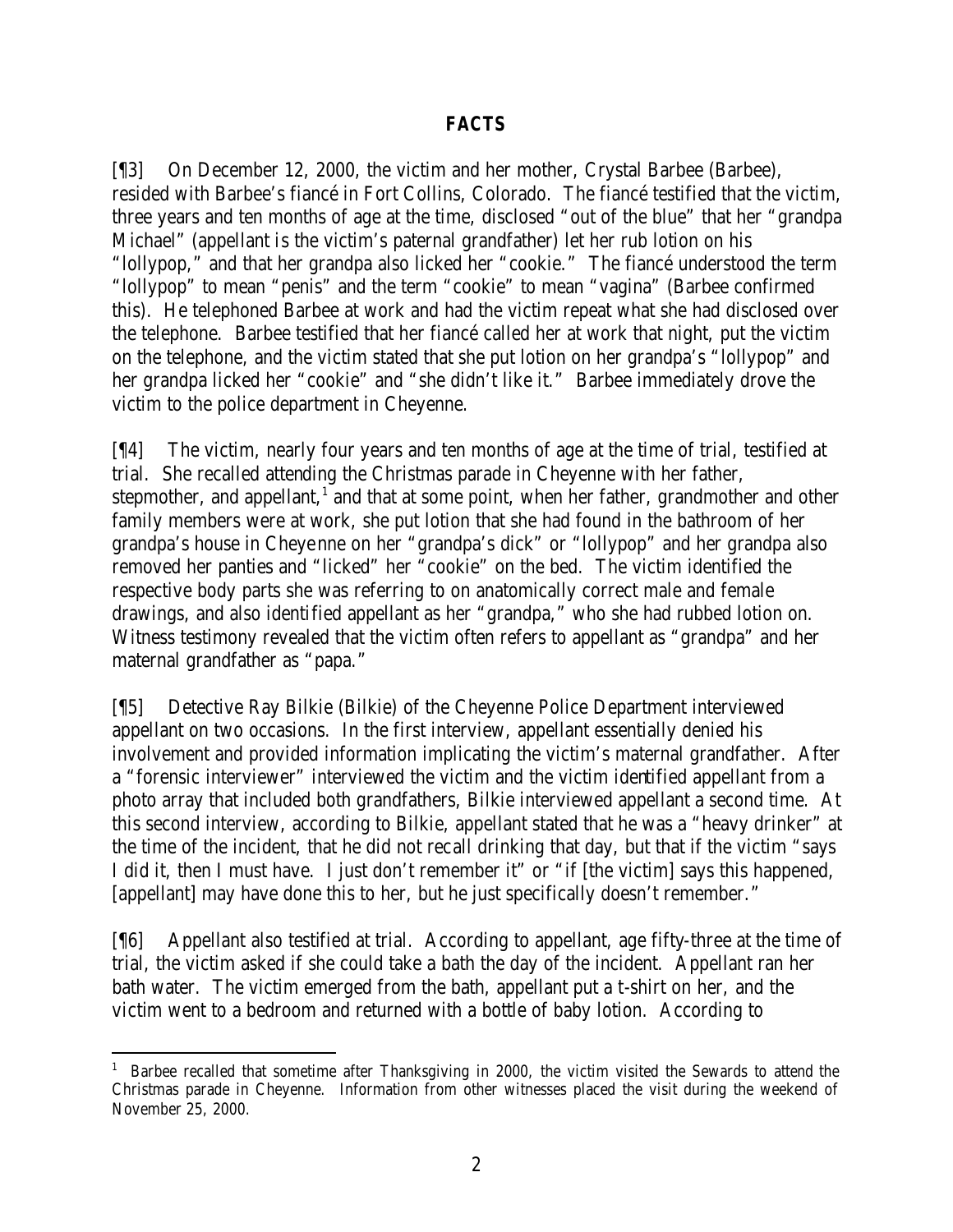appellant, the victim asked him to put lotion on her, and he put some on her arms and around her neck. She reportedly then asked him to "put it on, on my cookie." Appellant replied "No, I won't," and the victim responded "Well, my papa does," and appellant again replied "Grandpa's just don't do things like that."

[¶7] When the victim's stepmother returned to the residence, appellant informed her that she needed to ask the victim what the victim had previously told appellant. The victim was, according to appellant, reluctant at first because she said her "papa will go to jail." The victim then told the stepmother what she had previously disclosed to appellant, and also later spoke with appellant's wife. Appellant recalled stating to Bilkie that "Well, I guess if, if [the victim] says I did, I guess I must have done something," but that he said this "sarcastically" after repeatedly denying Bilkie's allegations, hoping the detective would "leave [him] alone." He testified that he only drank one beer the entire weekend, and that was the evening following the victim's disclosure. Cassette tapes of Bilkie's interviews with appellant were inadvertently destroyed prior to trial.

[¶8] The victim's stepmother testified that when she returned to the residence that day, appellant told her that she needed to talk to the victim, and in the course of doing so, the victim stated that her "papa" puts "lotion on her cookie, and she puts lotion on his lol[l]ypop." When the victim's father returned to the residence that day, he also spoke with the victim alone in a separate room, and she responded similarly and differentiated between appellant and her maternal grandfather. Appellant's wife provided similar testimony regarding her own conversation with the victim that day.

[¶9] According to the victim's father, Barbee asked him a "couple months" before the incident to relinquish his parental rights to the victim so that Barbee's fiancé could be the victim's father. The father declined.

# *DISCUSSION*

## **FORENSIC INTERVIEWER'S TESTIMONY**

[¶10] In his appellate brief, appellant argues that the testimony of Lynn Story Huylar (Huylar), a "forensic interviewer," impermissibly vouched for the victim's credibility. At oral argument, appellant also generally contended that the district court erred by admitting into evidence Huylar's videotaped interviews with the victim as prior consistent statements pursuant to W.R.E.  $801(d)(1)(B)$ . According to appellant, other authority<sup>2</sup> provides good reasoning concerning whether, despite our precedent, a temporal requirement should be applied in admitting such evidence, and that admitting Huylar's testimony and her videotaped interviews with the victim essentially resulted in a "parade of witnesses."

 2 Appellant specifically referenced *Tome v. United States*, 513 U.S. 150, 115 S.Ct. 696, 130 L.Ed.2d 574 (1995) in addition to other regional authority.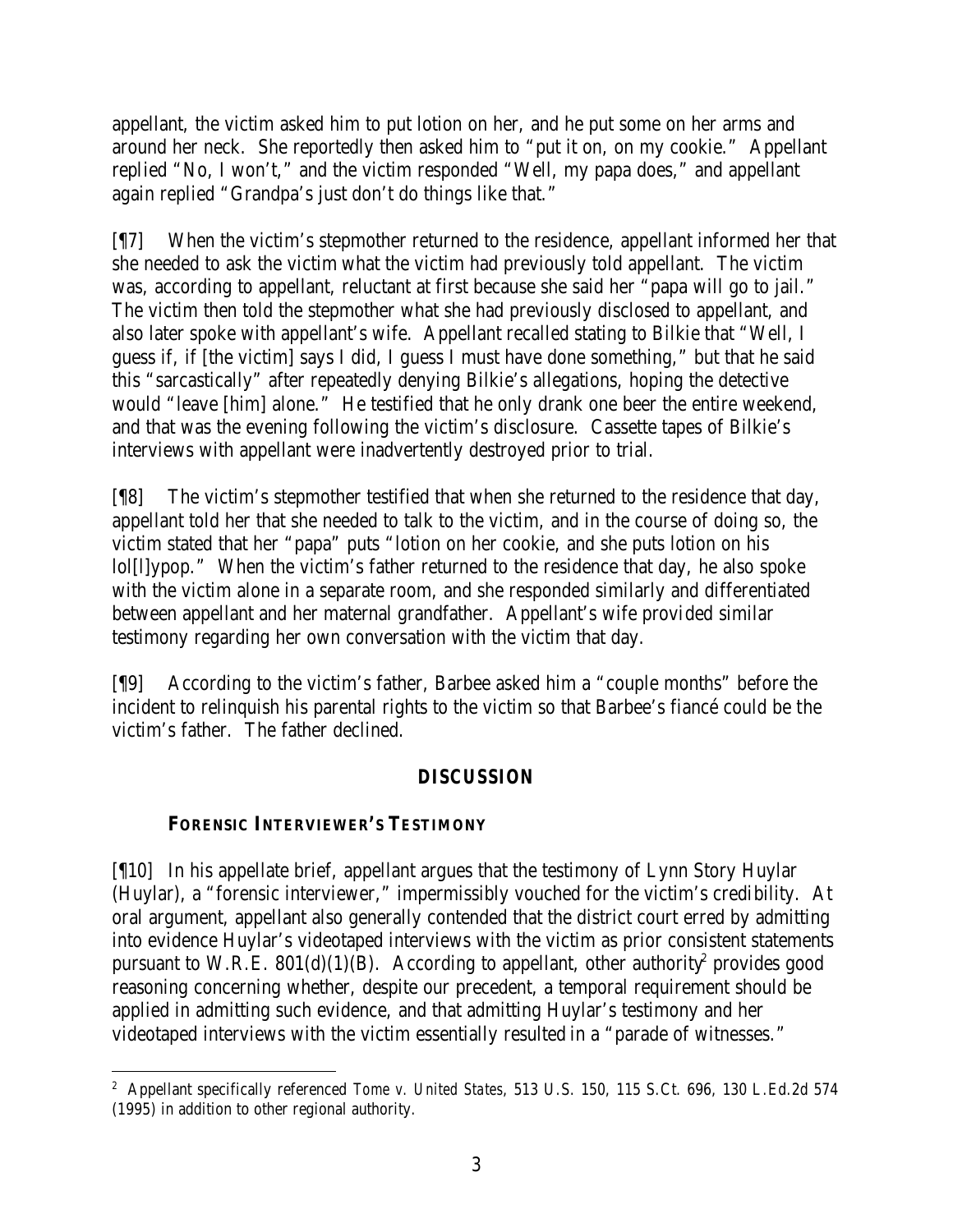However, appellant's oral argument did not precisely apply either the rule's requirements or the referenced authority to the particular circumstances and nuances of the instant case.

[¶11] In response to the vouching issue, the State asserts that Huylar did not opine in her testimony that the victim was credible or truthful, but assisted the jury in "understanding the interview process," the "ability of a child of this age to communicate," and the "behavioral characteristics of sexual misconduct victims . . .." According to the State, this testimony did not directly comment on the victim's truthfulness, "notwithstanding that information concerning the child's ability to communicate had the likely incidental effect of enhancing the child's credibility."

# **STANDARD OF REVIEW**

[¶12] Appellant's trial counsel filed a pretrial motion to exclude the victim's statements to several witnesses, including Huylar, as hearsay. At a motion hearing, the prosecutor argued that the victim's statements were admissible as prior consistent statements pursuant to W.R.E. 801(d)(1)(B), but appellant's trial counsel did not specifically object to any witness' testimony other than Huylar's. At trial, appellant's counsel renewed his objection that the substance of Huylar's interviews with the victim were inadmissible and objected specifically to Huylar commenting beyond the substance of any such interviews. Appellant's trial counsel apparently did not object at trial to either Barbee's testimony or that of her fiancé. At oral argument, appellant's contentions similarly appeared to focus on Huylar's testimony.

[¶13] The district court ruled that the victim's statements to Huylar were admissible pursuant to W.R.E. 801(d)(1)(B) to rebut "expressed and implied charges of improper influence, motivation," although according to the district court, it was "ambiguous [at that time] whether the alleged improper influence or motive antedated the prior consistent statement  $\ldots$ ."<sup>3</sup> The district court found that Huylar could testify to the foundation for

 <sup>3</sup> The trial testimony appears to indicate that an alleged motive to fabricate based on Barbee's desire that the victim's father relinquish his parental rights arose approximately two months prior to the victim's disclosure to Barbee's fiancé. Appellant's trial counsel did not follow through at trial regarding any allegations that Huylar improperly questioned the victim. If the prior consistent statement was made subsequent to when the improper influence arose, the statement may only be used for rehabilitative purposes. *Frenzel v. State*, 849 P.2d 741, 751 (Wyo. 1993), *cert. denied*, 522 U.S. 959 (1997). "Because of the limited purpose for which the statement may be offered, the party contesting admission of the statement is entitled to a limiting instruction to that effect." *Lancaster v. State*, 2002 WY 45, ¶ 15, 43 P.3d 80, 87-88 (Wyo. 2002).

The district court offered, if appellant requested, to give a limiting instruction "to the effect that the statement or statements are admitted for the limited purpose of evaluating the [victim's] credibility . . .." Instruction No. 7 to the jury provided: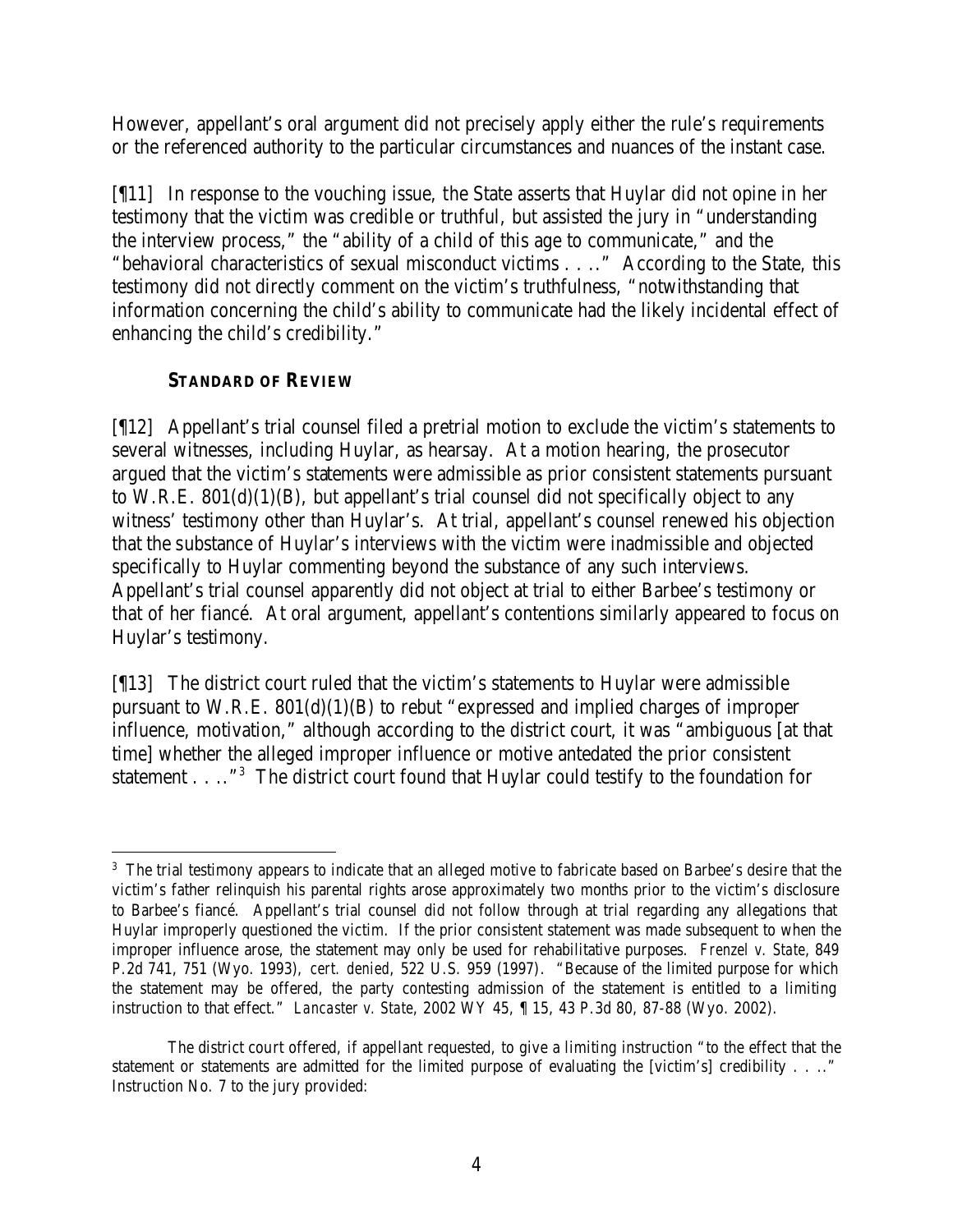taking the victim's statements, in addition to her "approach and technique, and the reasons for it."

> Rulings on the admissibility of evidence are committed to the sound discretion of the district court and are not subject to appellate second guessing absent an abuse of discretion.

*Curl v. State*, 898 P.2d 369, 373 (Wyo. 1995).

We have described the standard of an abuse of discretion as reaching the question of the reasonableness of the trial court's choice. *Griswold v. State*, 2001 WY 14, ¶ 7, 17 P.3d 728, ¶ 7 (Wyo.2001). Judicial discretion is a composite of many things, among which are conclusions drawn from objective criteria; it means exercising sound judgment with regard to what is right under the circumstances and without doing so arbitrarily or capriciously. *Id.* "In the absence of an abuse of discretion, we will not disturb the trial court's determination." *Id.* The burden is on the defendant to establish such abuse. *Trujillo [v. State]*, 2 P.3d [567] at 571 [(Wyo.2000)].

> "If the trial court erred by admitting evidence, we then must ascertain whether the error affects any substantial rights of the accused, providing grounds for reversal, or whether it is harmless. The harmless error standard is set out in W.R.A.P. 9.04:

> > 'Any error, defect, irregularity or variance which does not affect substantial rights shall be disregarded by the reviewing court.'

*See also* W.R.Cr.P. 52. An error is harmful if there is a reasonable possibility that the verdict might have been more favorable to the defendant if the error had never occurred. To demonstrate harmful error, the defendant must show prejudice under 'circumstances which manifest inherent unfairness and injustice, or conduct

The video-taped interviews of [alleged victim's name] by Mrs. Huyl[a]r were admitted into evidence only to assist you to evaluate the credibility of the child's testimony as given at the trial. It is not to be seen as direct evidence.

Appellant does not argue that this jury instruction was deficient.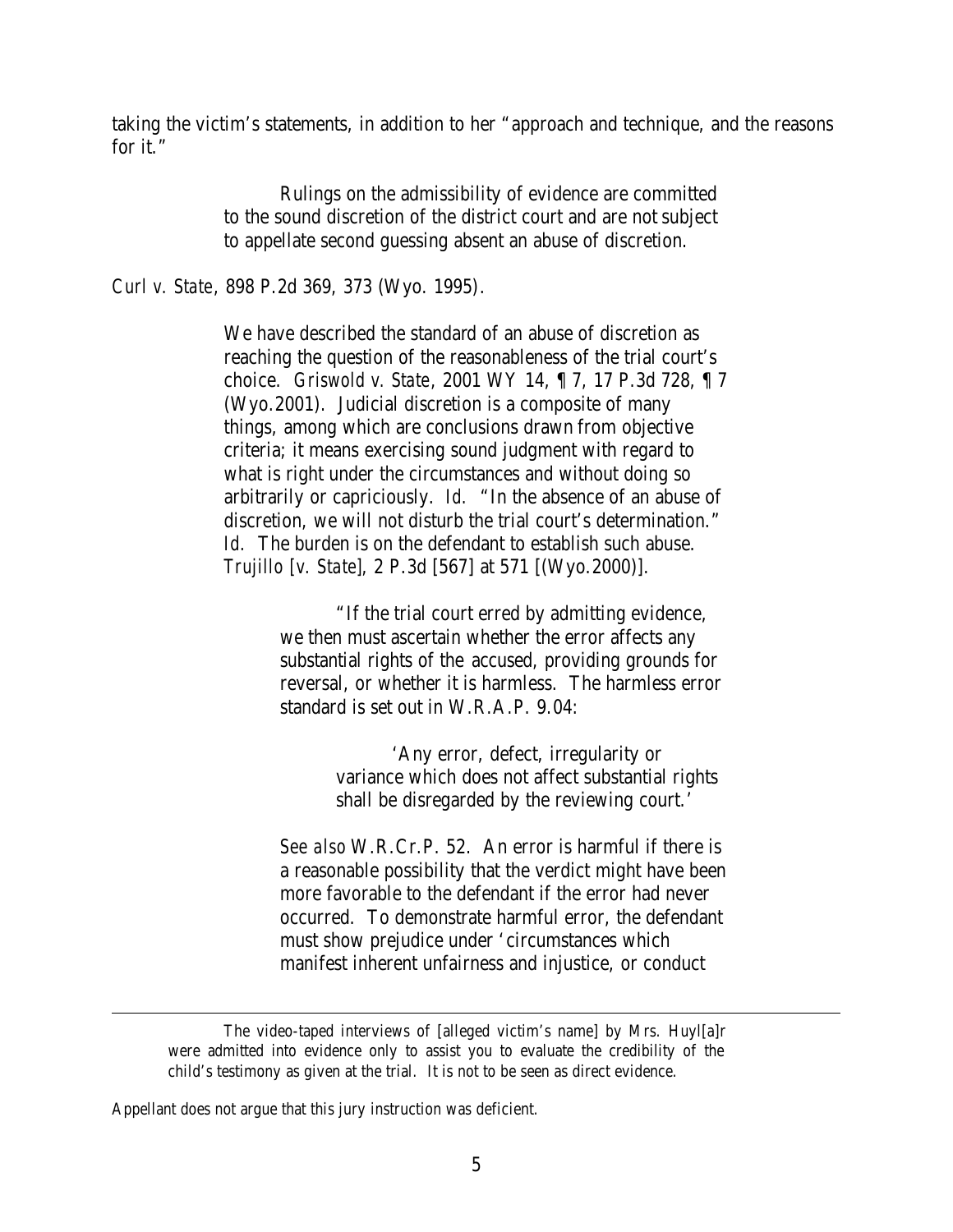which offends the public sense of fair play.' *Johnson v. State*, 790 P.2d 321, 232 (Wyo.1990)."

*Solis [v. State]*, 981 P.2d [34] at 36 [(Wyo.1999)] (some citations omitted); *see also Ryan v. State*, 988 P.2d 46, 52-53 (Wyo.1999)."

*Skinner v. State*, 2001 WY 102, ¶ 25, 33 P.3d 758, 766-67 (Wyo. 2001), *cert. denied*, 535 U.S. 994 (2002). 4

#### **APPELLANT'S W.R.E. 801(d)(1)(B) ARGUMENTS**

[¶14] We recognize that the State did not have an adequate opportunity to respond to the additional issues appellant raised at oral argument, but we choose briefly to comment on appellant's general arguments. First, in our recent precedent, we have specifically decided not to follow the reasoning of the authority cited by appellant regarding the application of a temporal requirement in admitting prior consistent statements pursuant to W.R.E. 801(d)(1)(B).<sup>5</sup> In *Cook v. State*, 7 P.3d 53, 58 (Wyo. 2000), we stated the following:

> We expressly stated in *Makinen* [*v. State*, 737 P.2d 345, 349 (Wyo. 1987)] that the rule was not limited to statements made before the advent of an allegedly improper motive, as Cook suggests here. *Id.* We recently affirmed that position in *Dike v. State*, 990 P.2d 1012, 1024 (Wyo.1999).

Cook contends that our holding in *Makinen* has been superseded by the United States Supreme Court's opinion in *Tome v. United States*, 513 U.S. 150, 115 S.Ct. 696, 130 L.Ed.2d 574 (1995). In *Tome*, the Supreme Court held that F.R.E. 801(d)(1)(B), after which our rule is patterned, allows only those prior consistent statements made prior to the alleged fabrication or improper influence or motive. *Tome*, 513 U.S.

(d) *Statements which are not hearsay*. – A statement is not hearsay if:

<sup>&</sup>lt;sup>4</sup> We do not "apply the error per se standard in reviewing a claim that a witness improperly vouched for the credibility of another witness." *Burton v. State*, 2002 WY 71, ¶ 38, 46 P.3d 309, 319 (Wyo. 2002).  $5$  W.R.E. 801(d)(1)(B) provides, in pertinent part:

<sup>(1)</sup> Prior Statement by Witness. – The declarant testifies at the trial or hearing and is subject to cross-examination concerning the statement, and the statement is . . . (B) consistent with his testimony and is offered to rebut an express or implied charge against him of recent fabrication or improper influence or motive  $\ldots$  [.]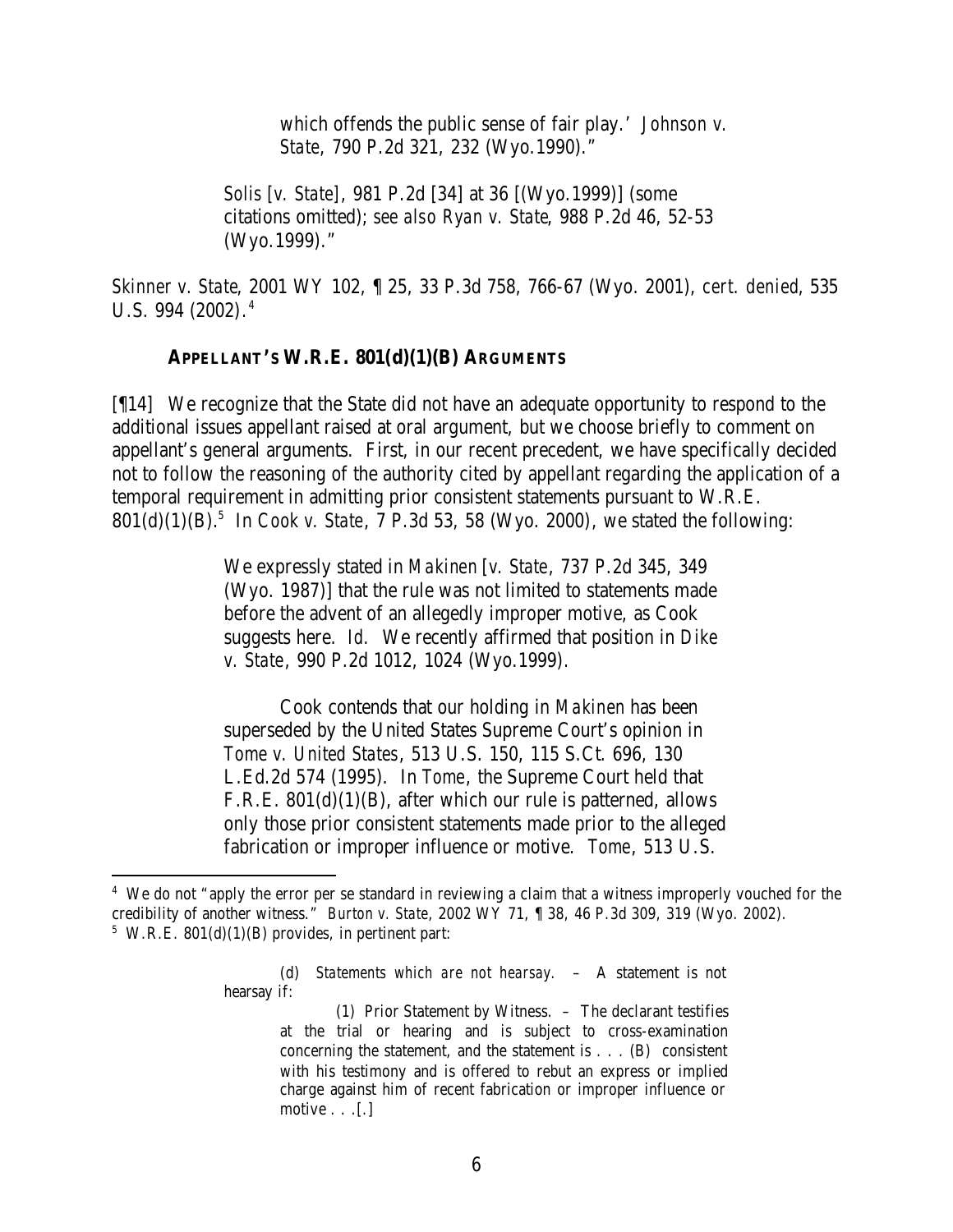at 159-60, 115 S.Ct. at 702, 130 L.Ed.2d at 583-84. We acknowledge that federal court interpretations of federal rules are highly persuasive in our interpretations of analogous Wyoming rules. *Kimbley v. City of Green River*, 642 P.2d 443, 445 n. 3 (Wyo.1982). However, the decision in *Tome* was not based on a constitutional issue and is, therefore, not binding upon this court, which is the final authority on this state's court rules.

This court determined in *Dike* that post-motive consistent statements are admissible for the purpose of evaluating the credibility of the declarant who testifies at trial. We further held that the defendant is entitled to a limiting instruction to that effect, if he or she so requests. *Id.* at 1024.

*See also Lancaster v. State*, 2002 WY 45, ¶¶ 13-18, 43 P.3d 80, 87-89 (Wyo. 2002).

[¶15] Second, we note that prior consistent statements, when admitted under W.R.E.  $801(d)(1)(B)$  to rehabilitate a witness whose credibility has been impeached in the particular manner described in the rule, may be prejudicial. *See Lancaster*, 2002 WY 45, ¶ 27, 43 P.3d at 92-93. Prior consistent statements are governed by the general principles of relevancy found in W.R.E. 401, 402, and 403, and are not admissible without limitation. Further, repetitious testimony of prior consistent statements offered for rehabilitative purposes is not always admissible:

> If the corrupting influence did in fact precede the statements, probative value is greatly diminished.

> > "\* \* \* Evidence which merely shows that the witness said the same thing on other occasions when his motive was the same does not have much probative force 'for the reason that repetition does not imply veracity.'"

*Stephens v. State*, 774 P.2d 60, 72 (Wyo. 1989) (*quoting* 4 J. Weinstein & M. Berger, Weinstein's Evidence,  $\int \frac{801(d)(1)(B)[01]}{dt}$  at 803-150 to -151 (1987)).

[¶16] We continue to observe that prior consistent statements are relevant for consideration when their admission will provide a whole picture for the jury to determine whether there was any real inconsistency. Generally, post-motive statements are not significantly probative, and admitting a statement that merely repeats in-court testimony can, depending on the circumstances, have minimal impact on a trial. However, where there is a proper objection, the trial court should consider whether having numerous authority figures trained to recognize sexual abuse appear at trial is actually a trial strategy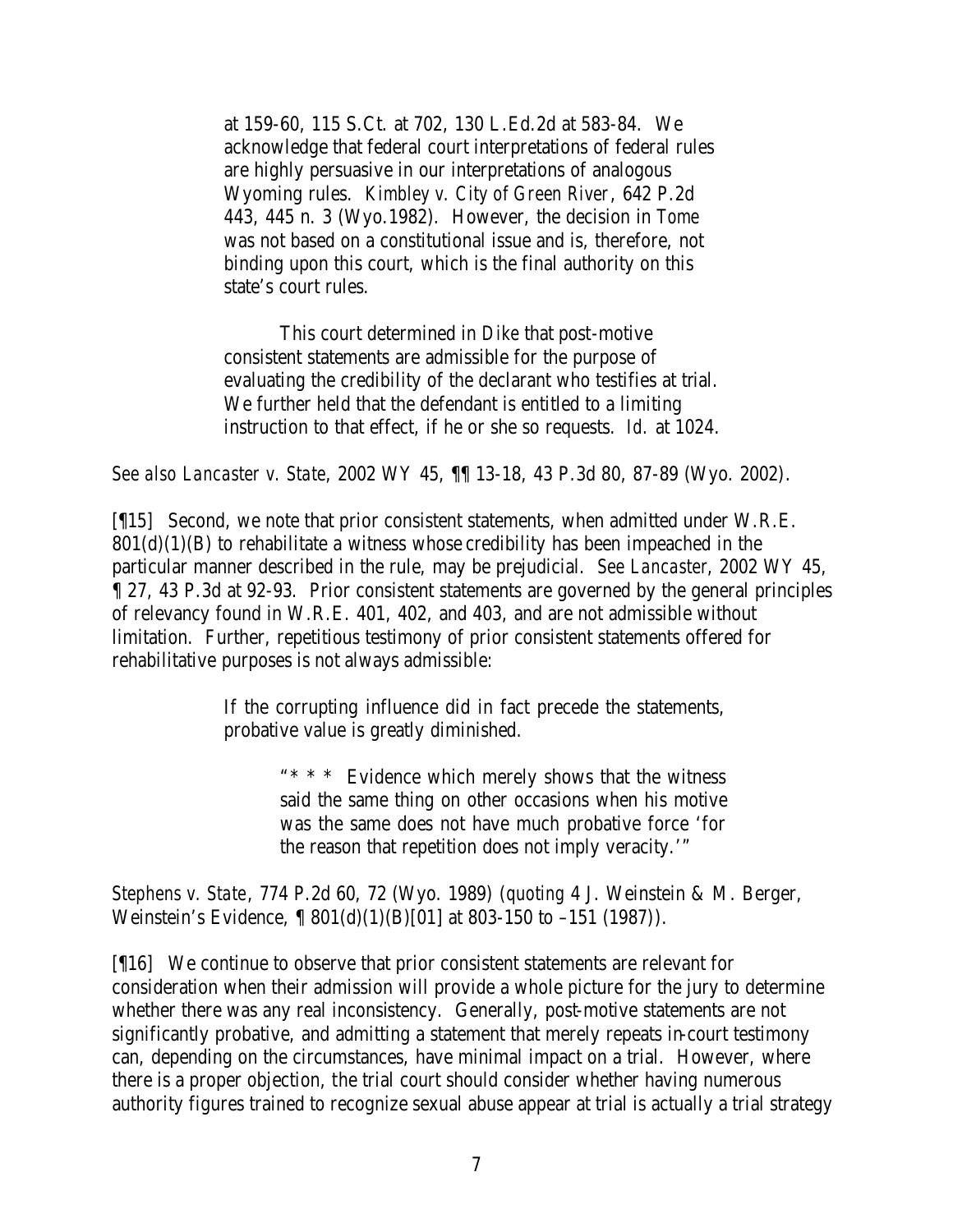of preparing a multitude of self-serving, biased, inflammatory, video, audio, and written statements for trial; having the witness testify; and then introducing into evidence these consistent statements made prior to testifying. *See Baum v. State*, 745 P.2d 877, 882 (Wyo. 1987) (Cardine, J. and Urbigkit, J., specially concurring). Such a trial strategy could render the statements irrelevant and unfairly prejudicial, particularly if the consequence of repeating the same testimony several times unduly emphasizes that testimony over all other testimony in the case. $6$ 

[¶17] Given that the purpose of a "forensic interview" is, according to Huylar, an "assessment process" regarding whether, based upon the information the victim provides during such an interview, the victim's disclosure is indeed credible, and that it is evident from this case, and other recent cases, that expert forensic interviews are being conducted for introduction at trial pursuant to W.R.E.  $801(d)(1)(B)$ , the district court should, in deciding to admit such evidence in the face of a proper objection, carefully consider how these factors affect the legitimacy of the interviews as prior consistent statements, as well as their probative value. We do not mean to question the legitimacy of statements introduced during expert testimony for some other proper purpose or according to another aspect of the hearsay rule.

## **VOUCHING ISSUE**

[¶18] Huylar, a "forensic interviewer," former supervisor of the Department of Family Services' Child Abuse Investigation Unit, and current project director at a child advocacy center, interviewed the victim on December 18, 2000, and again on February 5, 2001.<sup>7</sup> According to Huylar, a "forensic interview" is

> a way to obtain the information from a child that is in a nonleading manner, that is open, that still respects the integrity of the investigation and preserving evidence, and does – It's an assessment process.

> It's assessing what the child is giving to you based upon certain criteria, and then assessing it based upon those criteria to whether or not the, the disclosure was credible or not.

The "protocol" for such an interview includes building a "rapport" with the victim and his or her family, a general "developmental" assessment of the victim, whether the victim

<sup>&</sup>lt;sup>6</sup> Recent cases indicate that, as interpreted by this Court, W.R.E.  $801(d)(1)(B)$  is susceptible to misuse. Should such misuse continually pervade future cases, this Court may be required to revisit the temporal requirement issue.

<sup>&</sup>lt;sup>7</sup> Huylar testified that the Cheyenne Police Department requested the second interview in order to get "some more specific information relating to the disclosure, and to clarify some details that were got in the first interview," primarily the "detail of who exactly had touched her; who that person was."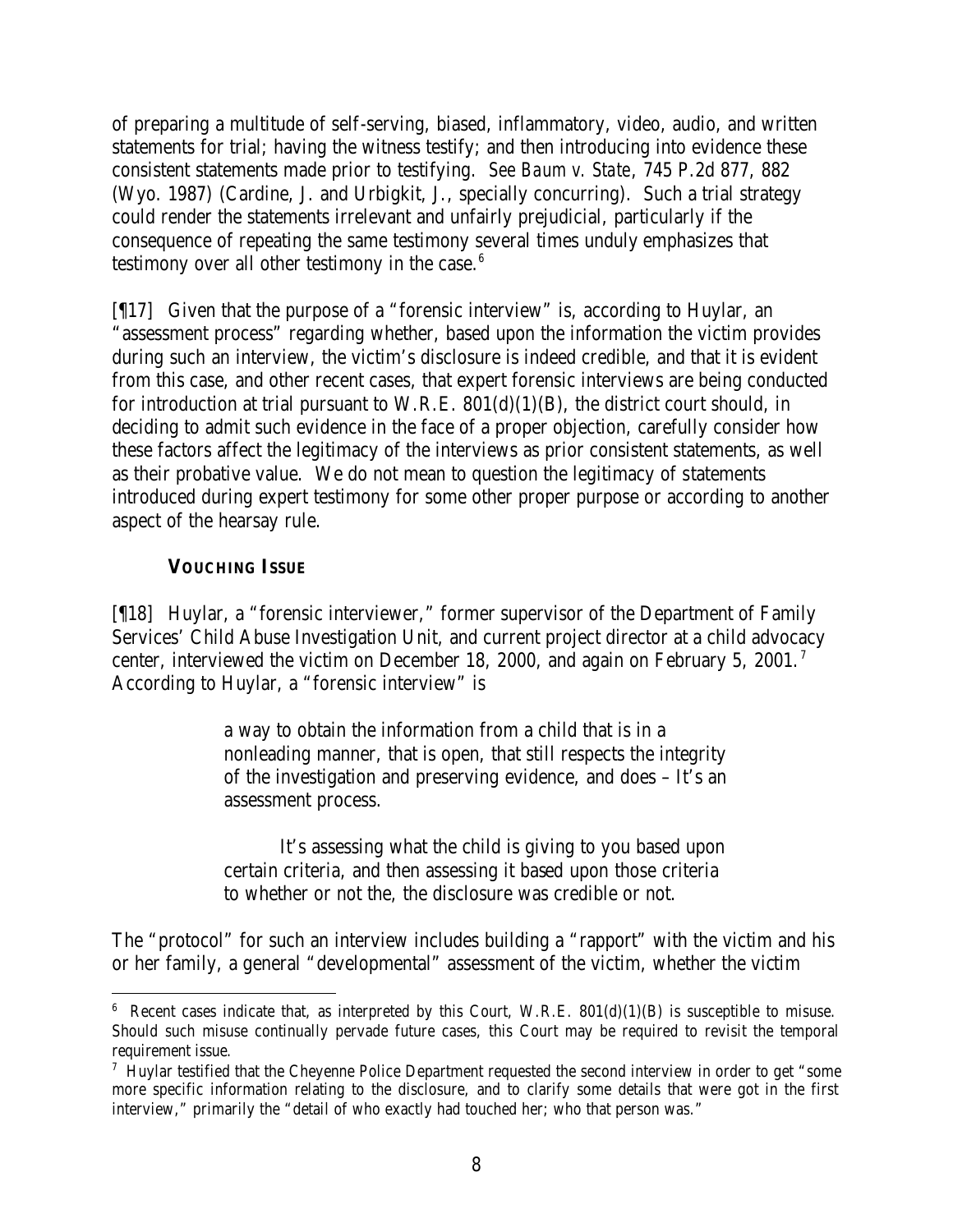understands the difference between the truth and a lie, establishing whether the victim is aware of why he or she is there (this helps in "assessing their statements from that point on"), and engaging the victim in "normal conversation" followed by "very specific" formal questioning regarding the incident at issue. Huylar videotaped her interviews with the victim in the instant case, and both videotapes were played for the jury.<sup>8</sup>

[¶19] On direct examination, the following colloquy occurred between the prosecutor and Huylar:

> Q. And whenever you, when you did these interviews with [the victim], did you undertake to evaluate the information that she was able to provide you?

> > A. Yes, I did.

Q. And what was the most critical as a forensic interview[er] for you to be evaluating?

A. Probably the most critical for me when I'm evaluating the child's interview and disclosure is the contextual details that they can give me. And when I'm, when I'm talking about "contextual," I'm talking about those unique details that a person only who has witnessed something could give me.

There are those details like: How did it feel? How did it smell?

What did it look like? Did, did somebody interrupt the process?

They're very specific details, and only a person that has witnessed them would be able to give those to me. . . .

Q. And when you do these interviews, do you then prepare a report?

A. I do.

. . .

<sup>8</sup> It appears that the videotapes were played in their entirety. We recently addressed that issue in *Lancaster*, 2002 WY 45, ¶¶ 8-30, 43 P.3d at 86-93.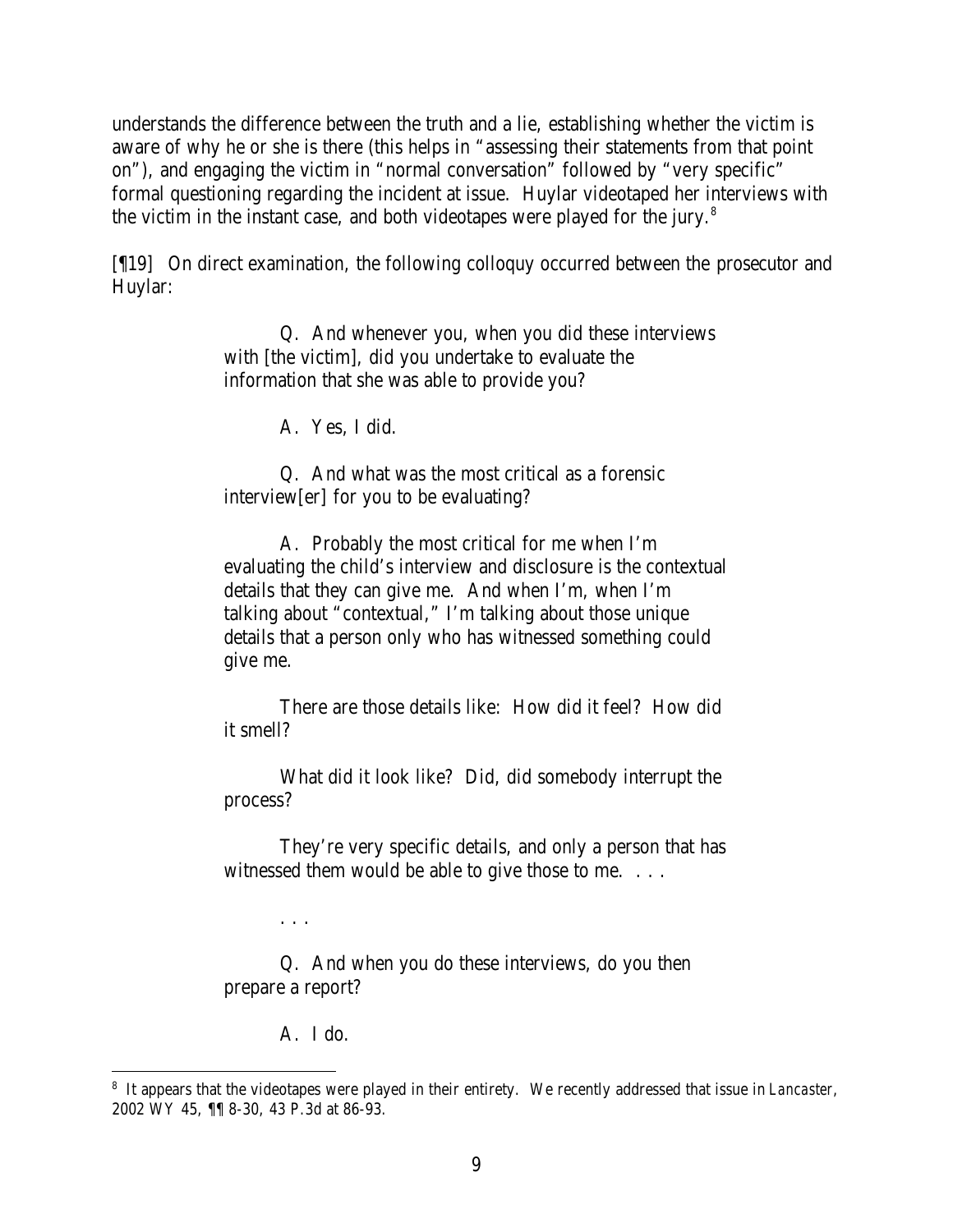Q. And do you have a format for how you put that into report fashion and what you specifically note?

A. I've, I do. The, the tapes that I then record, I then take and I write a report verbatim off of, off of those tapes.

And in those I am then doing the assessment part of the interview. I'm looking for elements of coaching.

I'm looking for elements of contextual details. I'm looking for other elements that would support it either being a credible disclosure or a noncredible disclosure.

Q. Okay, and did you, in fact, make note of the, that assessment in your report on the interviews you did with [the victim]?

A. I did.

. . .

Q. Significant to you that each time she identified "Grandpa" she was clear who she was talking about?

A. Yes, because it showed consistency. She was very consistent, and at no time did she have confusion when she was asked specifically about who did what.

It was always that particular grandpa.

Q. Okay. Did you make note of each of the contextual details you indicated you earlier were evaluating throughout the interview process in your report?

A. I did. I did.

Q. The ones that were of significance? In the second interview, was there something of significance that you particularly found?

A. Well, she had a few more contextual details. She was able to now say whose lotion it was, and she named [her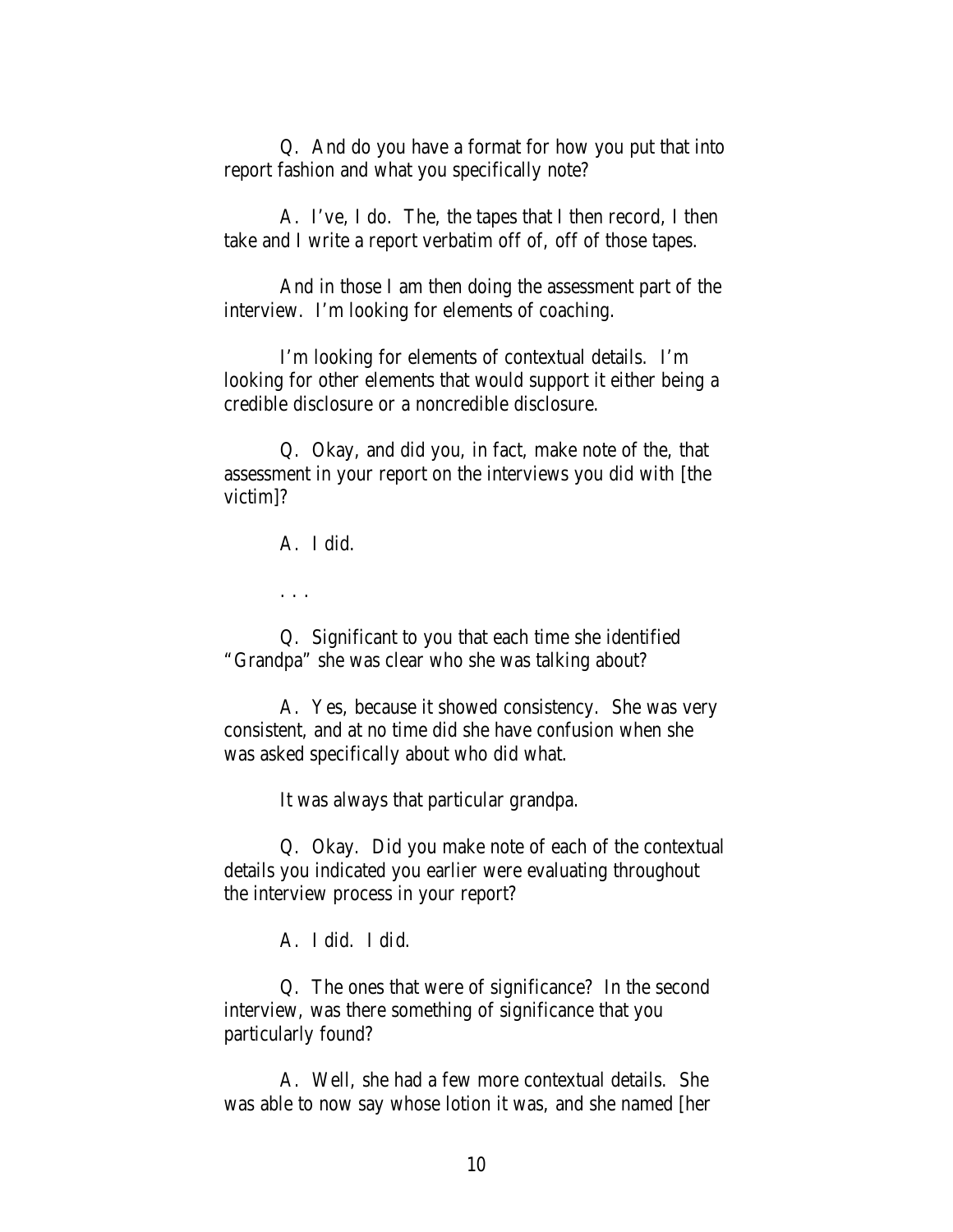stepmother], who is a known person to her dad and lives in that home.

So that was significant. . . .

She talked about -- She could do sequentially what she did, what happened next. And she talked about going and getting the lotion and then bringing the lotion back, and where she got it off the counter.

Those are really significant because, again, for a threeand a four-year-old, those are pretty heavy-duty details. She'd have had to have some kind of experience to be able to describe that.

Q. And you noted each of those in your assessment and in your report?

A. I did.

Cross-examination by appellant's trial counsel addressed primarily claimed inconsistencies in the victim's answers to Huylar's questions. On redirect by the prosecutor, Huylar testified as follows:

> Q. . . . [Appellant's trial counsel] was essentially indicating that you described, that you asked questions to evaluate a child's ability to give contextual details. And he says, "Well, you didn't get her to say she knew what it felt like or smelled like."

What contextual details did you obtain that you felt were significant?

A. In the scheme of things you can't, you know, I, you can't say that you will have all of those elements in order for it to be credible. So I look for a broad range of things that would be contextual, and I found quite a few.

In terms of that she was just wearing a top and he was wearing pants, and then the detail that she described there was that it popped out. That was a real contextual detail she'd have been able to witness to have been able to describe that.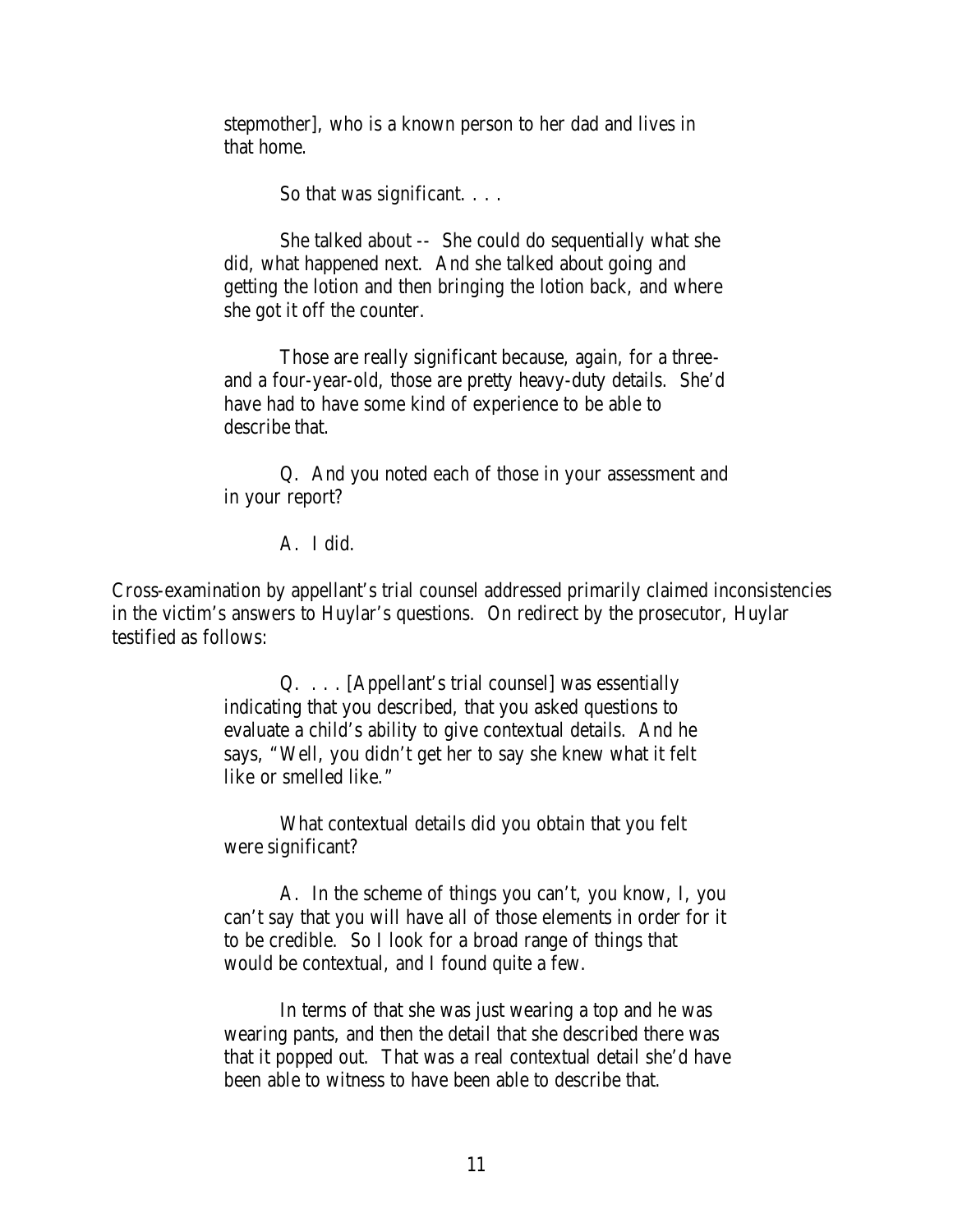That the lotion smelled like shampoo; that she had to rub it on his lollypop, and that she was licked; and that Grandpa liked it but not with the poo-poo on it. Those are contextual details that she gave that supported the conclusion.

In closing argument, the prosecutor stated the following:

[Y]ou have evidence that [the victim's] Statements are not only reliable; they are consistent; they are detailed, and with contextual detail; a description provided of her real-life experience, her real-life sexual abuse at the hand of this man, her grandpa . . .

. . .

. . . And it is what [the victim] reported that she consistently, clearly, and with her three-year-old detail said to Lynn Huylar in the taped interviews.

After listing several details from the victim's interviews with Huylar, the prosecutor continued:

> All of these three- to four-year-old contextual details. Remember, [the clinical psychologist] explained the significance.

The prosecutor argued the following during rebuttal argument:

[A]nd you, with your life experience, know how to evaluate the weight of the testimony given. And you are allowed to believe your four-year-old [victim] because you know that when you hear a child in their contextual detailed setting explain to you what happened to them, that that's the best way to refute somebody's testimony.

And you know, based on everything that you've heard, that [the victim] has no motive to lie, and would have had absolutely no way to tell a consistent, detailed account of what her grandpa did to her unless she had a life experience to be describing. . . .

. . .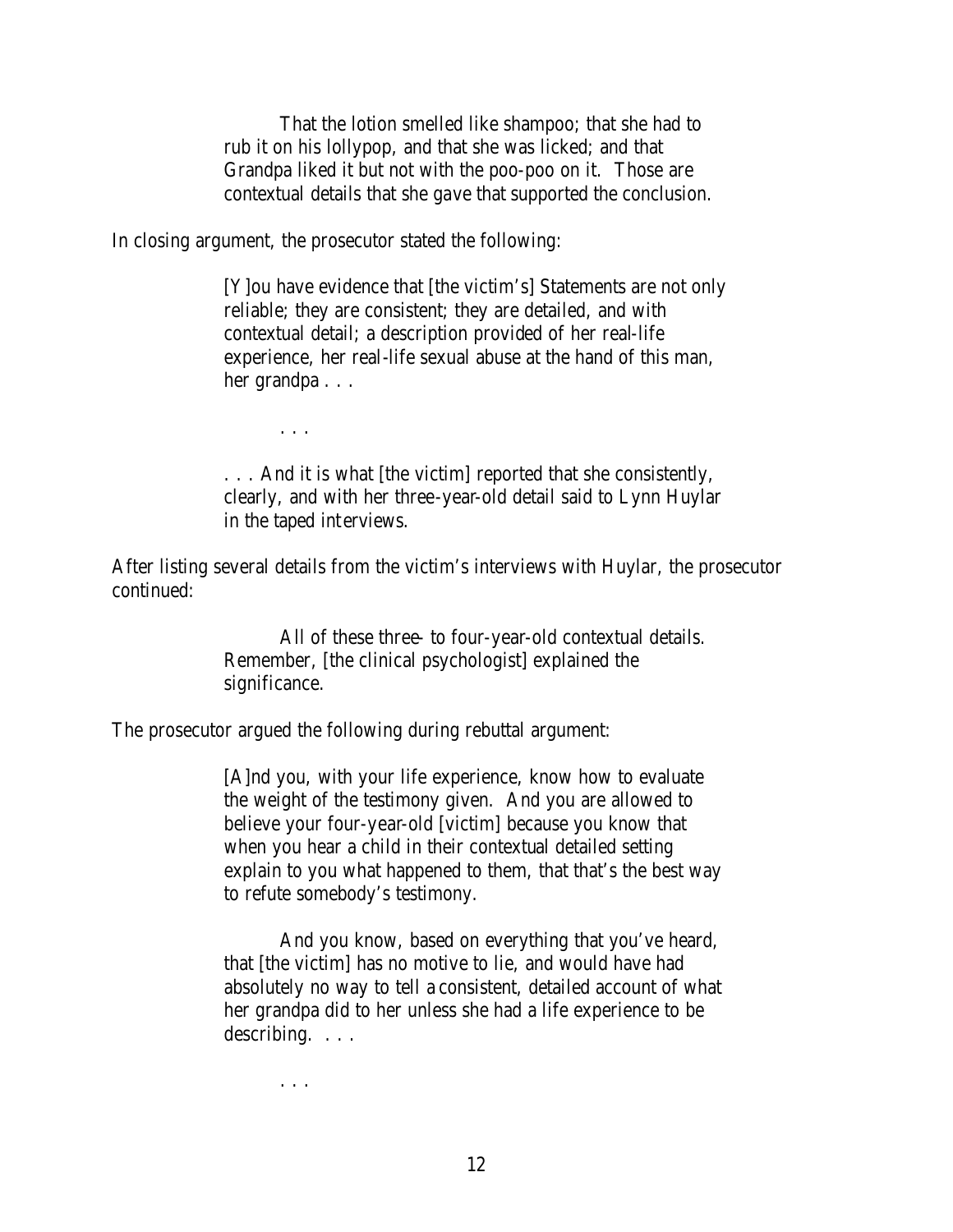. . . Remember all of those contextual details, Ladies and Gentlemen.

Remember what [the victim] tells you, what she told you happened, what her grandpa did. Her grandpa is guilty.

In *Zabel v. State*, 765 P.2d 357, 360 (Wyo. 1998), we said:

It is well established in Wyoming that an expert witness cannot vouch for the truthfulness or credibility of an alleged victim. *Lessard v. State*, Wyo., 719 P.2d 227, 233 (1986). In *Lessard*, we explained that the question of credibility is for the jury, who are themselves expert in that area. Consequently, the testimony of a psychologist or other expert on the issue of credibility does not assist them and therefore does not satisfy the requirements of Rule 702, W.R.E.<sup>[9]</sup>

One additional reason we "prohibit such testimony [is that] we do not need or want a parade of 'truth or falsehood' experts invading the jury's traditional function by offering expert opinions of credibility." *Wells v. State*, 846 P.2d 589, 598 (Wyo. 1992) (Cardine, J., specially concurring) (emphasis omitted). However, testimony assisting the jury "in understanding some aspect of the testimony of another witness that does not comment directly on that witness' credibility or veracity is not invasive of the role of the jury." *Saldana v. State*, 846 P.2d 604, 618 (Wyo. 1993).

[¶20] We conclude that Huylar's "truthfulness criteria" testimony and her assessment of the victim's credibility based on the content of the victim's interview responses directly vouched for the victim's credibility. It is evident that the purpose of Huylar's testimony was twofold: establish the foundation for admitting her videotaped "forensic interviews" with the victim and assess the credibility of the victim's disclosure based on the content of

In addition, W.R.E. 704 states:

<sup>&</sup>lt;sup>9</sup> Both parties refer to Huylar's testimony as "expert" testimony pursuant to W.R.E. 702, and appellant does not question Huylar's qualifications. W.R.E. 702 provides:

If scientific, technical, or other specialized knowledge will assist the trier of fact to understand the evidence or to determine a fact in issue, a witness qualified as an expert by knowledge, skill, experience, training, or education, may testify thereto in the form of an opinion or otherwise.

Testimony in the form of an opinion or inference otherwise admissible is not objectionable because it embraces an ultimate issue to be decided by the trier of fact.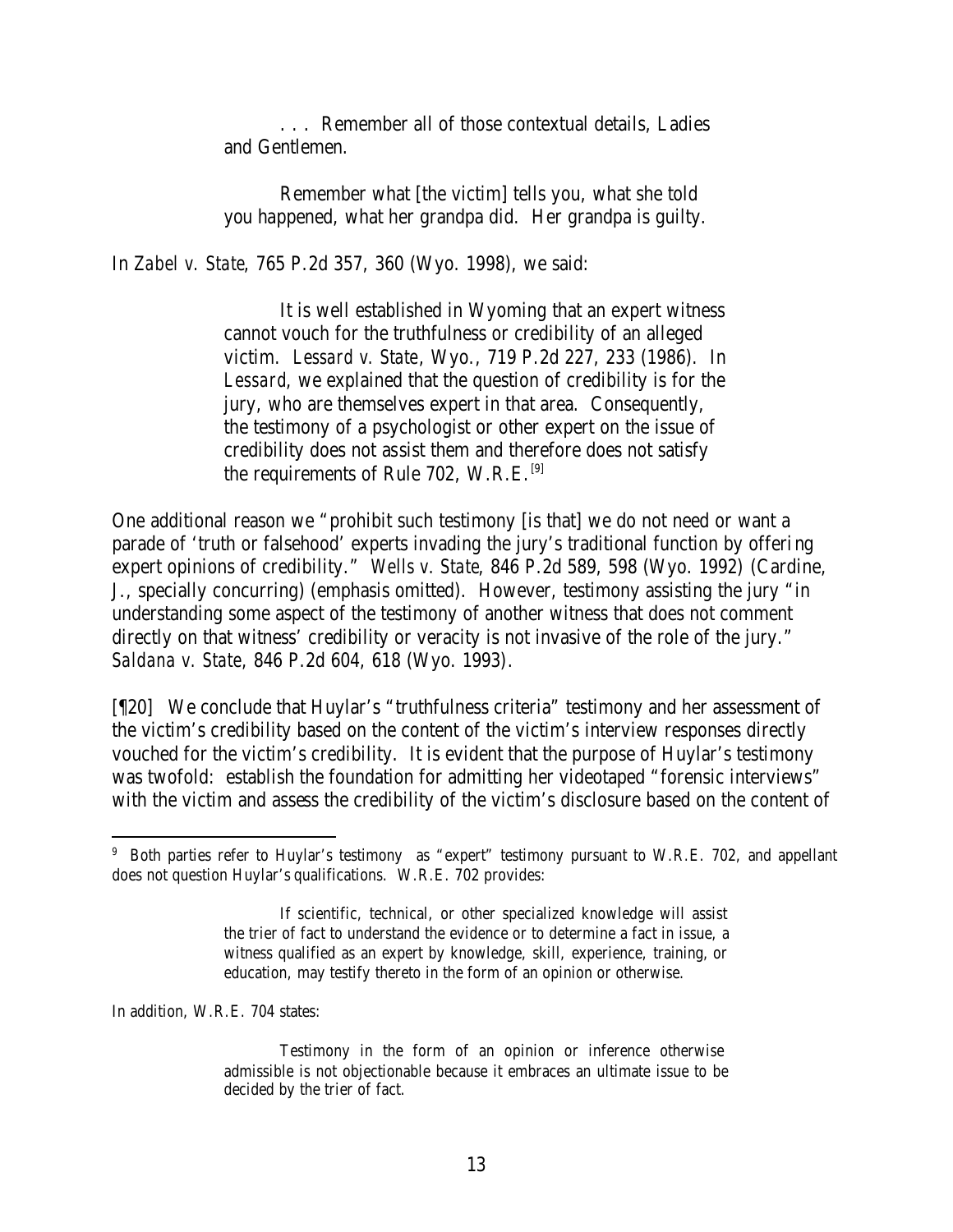those interviews. According to Huylar, the very purpose of a "forensic interview" is to assess whether the victim's disclosure was "credible or not"—a forensic interviewer is looking for "elements that would support it either being a credible disclosure or a noncredible disclosure." In evaluating the information the victim provided, the "most critical" factor, according to Huylar, is whether such information contains "contextual details," or "those unique details that a person only who has witnessed" them could provide. Specifically, Huylar was asked to describe what "significant" contextual details the victim provided during the interviews. Huylar did so and testified that she "found quite a few" contextual details that supported her "conclusion," a conclusion she based solely on the content of, indeed the extent of, the "contextual details" contained in the victim's responses. As to the significance of these details, Huylar stated that "for a three- and a four-year-old, those are pretty heavy-duty details," the victim would "have had to have some kind of experience to be able to describe that," and that one particular "contextual detail" was a "real contextual detail [the victim would] have been able to witness to have been able to describe that."

[¶21] Huylar's testimony in the instant case is nearly identical in nature and extent to the testimony we found impermissible in *Zabel* and quite similar to the objectionable testimony in *Wilde v. State*, 2003 WY 93, ¶¶ 17-18, 74 P.3d 699, 708-09 (Wyo. 2003), a case also involving Huylar's testimony. In *Zabel*, 765 P.2d at 358, the victims were ten and thirteen years of age, and Zabel was charged with four counts of taking "immodest, immoral and indecent liberties with a minor." A clinical psychologist who evaluated both victims, which evaluation included a "clinical interview," testified that in evaluating the "authenticity" of the victims' reporting,<sup>10</sup> she looked for "emotionality linked to the reporting," "inconsistencies in the reporting," the "amount of anxiety around the reporting," "secondary gains" as a motive to fabricate, and antisocial tendencies. *Id.* at 358-59. The psychologist further addressed specifically whether she observed any of these characteristics in either of the victims, essentially testifying that she observed the "characteristics" of a "child telling the truth" in both victims, as opposed to those characteristics of a child who is fabricating. *Id.* at 360.

[¶22] We found that this testimony was directed "to whether the children were 'fabricating' and toward [the psychologist's] search for 'authenticity of the reporting,'" that it was "abundantly clear that she was discussing truthfulness criteria in connection with the victims' reports of the incidents of sexual abuse," and that she "led the jury through her truthfulness evaluation, including her conclusions." *Id.* at 361-62. We also distinguished such testimony from testimony that we previously had found to assist the jury in "understanding some peculiar aspect of the victim's behavior" (i.e. "that most rape victims ask their assailants not to tell anyone about the incident," that "victims often delay in reporting sexual abuse or assault," and that it was "typical behavior" for an adolescent

<sup>&</sup>lt;sup>10</sup> The psychologist testified that children who are lying generally exhibit certain characteristics, as do children who are telling the truth. *Zabel*, 765 P.2d at 360.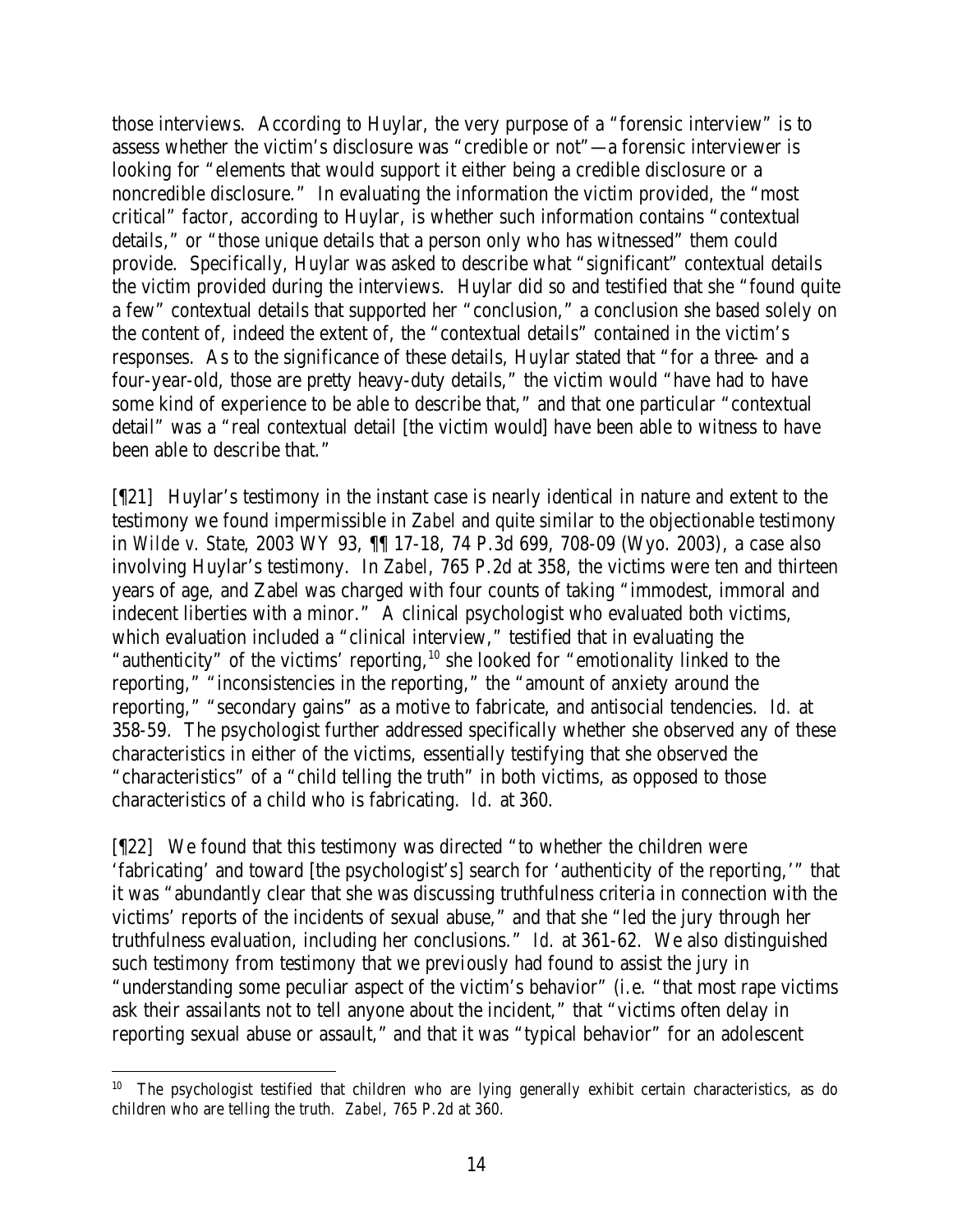victim not to immediately flee the scene and report the incident). *Id.* at 360-61. We concluded that, considering the circumstances present in *Zabel*, and especially that "the case turned on the question of whether the jury believed the" victims or Zabel, the error amounted to plain error. *Id.* at 362-63.

[¶23] In *Wilde*, 2003 WY 93, ¶ 19, 74 P.3d at 709, we found reversible error, "especially given the difficult credibility issues the jury had to assess in [the] case," due to vouching for the victim's credibility in part based on Huylar's testimony. In that case, also involving the same prosecutor as the instant case, Huylar similarly testified regarding her "forensic examination" of two child witnesses, and "emphasized that a part of her interview process is to determine if the child knows what telling the truth is and whether the child is suggestible," and when

> asked by the prosecutor if AM was able to provide a detailed account of the event at issue, Huylar answered that "kids who have been sexually abused will be able to provide those [details]."

*Id.*, 2003 WY 93, 18, 74 P.3d at 709. Huylar continued that she "gave much weight to the details AM provided, because a child cannot make up that sort of detail." *Id.*, 2003 WY 93, ¶ 18, 74 P.3d at 709. Wilde's trial counsel had "objected to virtually every erroneous question," and the district court sustained several of the objections and "did its level best to keep the prosecutor on track;" nevertheless, "despite several warnings, admonitions, and sustained objections, the prosecutor continued down the path of reversible error." *Id.*, 2003 WY 93, ¶ 19, 74 P.3d at 709.

[¶24] The State contends that Huylar's testimony assisted the jury in assessing a child victim's ability to communicate "information consistent with the environment in which the alleged abuse took place" and in understanding Huylar's interview techniques. The State also attempts to equate such testimony with that concerning "the behavioral characteristics of sexual misconduct victims . . .." According to the State, Huylar "did not opine whether what the child was testifying to was credible," but merely noted "in general, what features might signal authenticity in the story of an interviewee;" therefore, any bolstering of the victim's credibility was incidental.

[¶25] We do not agree. The State's contentions mischaracterize Huylar's testimony. Huylar testified that the purpose of her forensic interviews with the victim was for Huylar to assess the credibility of the victim's disclosure regarding what occurred between the victim and appellant. The most critical component to tha t assessment was whether the victim's interview responses contained sufficient "contextual details" to render the disclosure credible. The nature of this testimony is the very "search for 'authenticity of the reporting'" and "truthfulness criteria" testimony we identified in *Zabel*, 765 P.2d at 361- 62. Huylar's testimony as to the significance of the victim's ability to communicate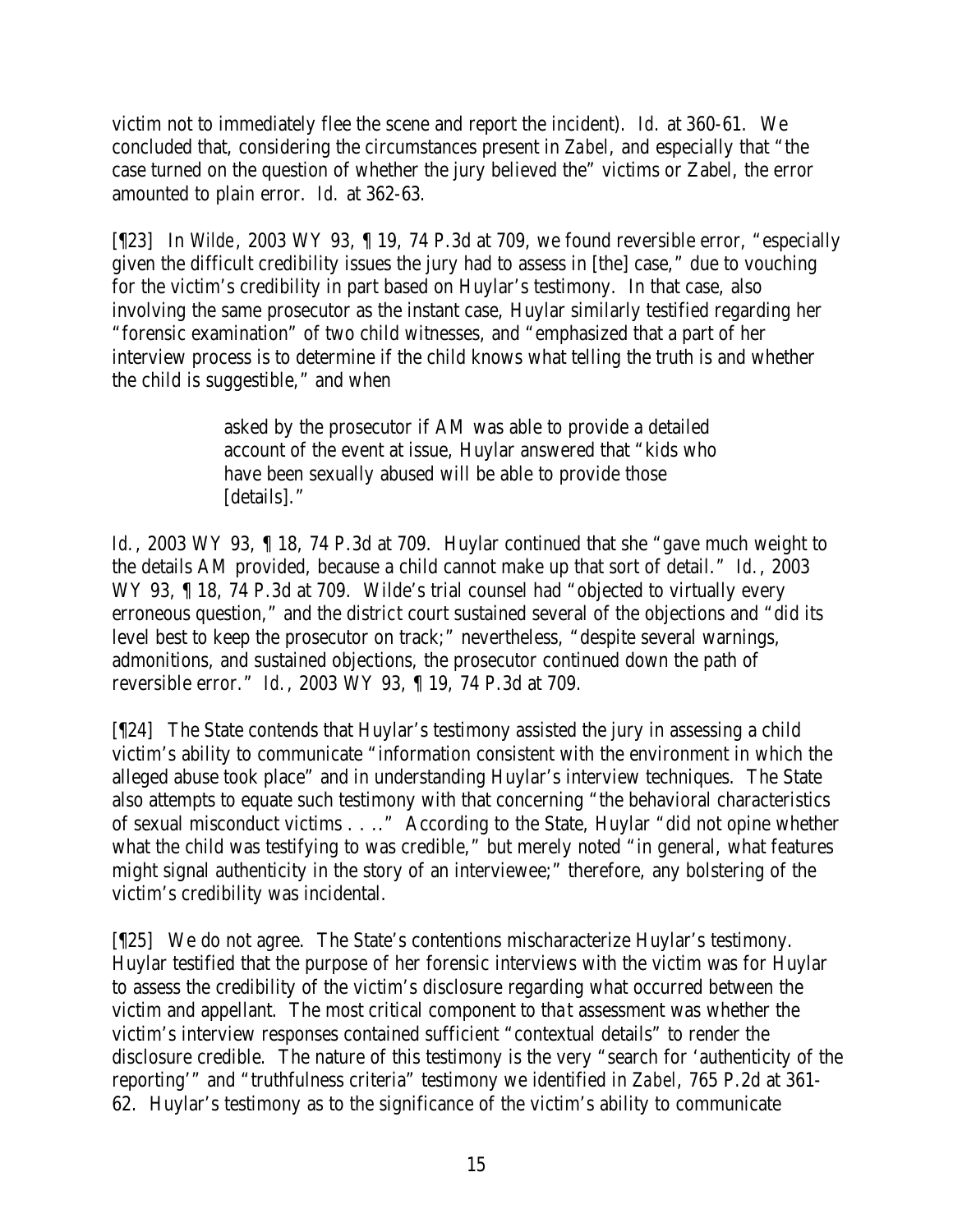"contextual details" during those interviews is nothing more than Huylar's expert opinion that the victim's disclosure was credible because Huylar, in her expert capacity, was able to discern sufficient "contextual details" based solely on the content of the victim's responses to Huylar's interview questions. Huylar's testimony clearly exceeded even the purposes for which the district court had admitted it.

[¶26] We add that the State has not, in the instant case, established to our satisfaction that testimony of this nature assisted the jury in addressing an issue beyond the jurors' "common experience," that such testimony amounted to "objective scientific or specialized knowledge" that assisted the jury in evaluating the victim's testimony or explaining some aspect of the victim's testimony, that such testimony was necessary to disabuse the jury of some widely held misconception about child sexual assault victims, or that such testimony was otherwise relevant to, or helpful in, explaining some factual issue or other contention in the case. *See, for example, Montoya v. State*, 822 P.2d 363, 366-67 (Wyo. 1991) and *Griego v. State*, 761 P.2d 973, 979 (Wyo. 1988). The district court had already determined that the victim was competent to testify, and the victim did testify at trial. Nothing in either Huylar's testimony, or the portions of a clinical psychologist's testimony that also addressed "truthfulness criteria,"<sup>11</sup> suggests that this kind of testimony would assist the jury in evaluating the victim's credibility any differently from how it would evaluate the credibility of another witness. Expert testimony "concerning the victim's truthfulness would be of no assistance" to the jury. *Montoya*, 822 P.2d at 365. Counsel were capable of arguing, and at least in the instant case, the jury was capable of evaluating, whether the content of the victim's statements contained indicia of reliability in the absence of Huylar's expert testimony.

[¶27] It is true that we have previously found that expert testimony

that discusses the behavior and characteristics of sexual assault victims and the range of responses to sexual assault encountered by experts is admissible. *Scadden v. State*, 732 P.2d 1036 (Wyo.1987). Such testimony is relevant and helpful in explaining to the jury the typical behavior patterns of adolescent victims of sexual assault. *Griego v. State*, 761 P.2d

<sup>11</sup> The clinical psychologist's testimony briefly, and generally, addressed similar "truthfulness criteria," at one point in response to a question posed by appellant's trial counsel, but also in response to the prosecutor's questions. Appellant's trial counsel did not object to this testimony at trial, but did object to the relevance of her testimony at a motion hearing when the prosecutor first disclosed that the psychologist would testify at trial. It does not appear that a formal designation was filed regarding the psychologist's proposed testimony (or Huylar's for that matter), and at the motion hearing, the prosecutor generally described the nature of that testimony (that general description did not include truthfulness criteria), and the prosecutor informed appellant's counsel that he could contact the witness "and ask her any kind of questions he wants about what her expertise is or what she intends to provide testimony for me on." We merely note that even general testimony of this nature raises the aforementioned concerns.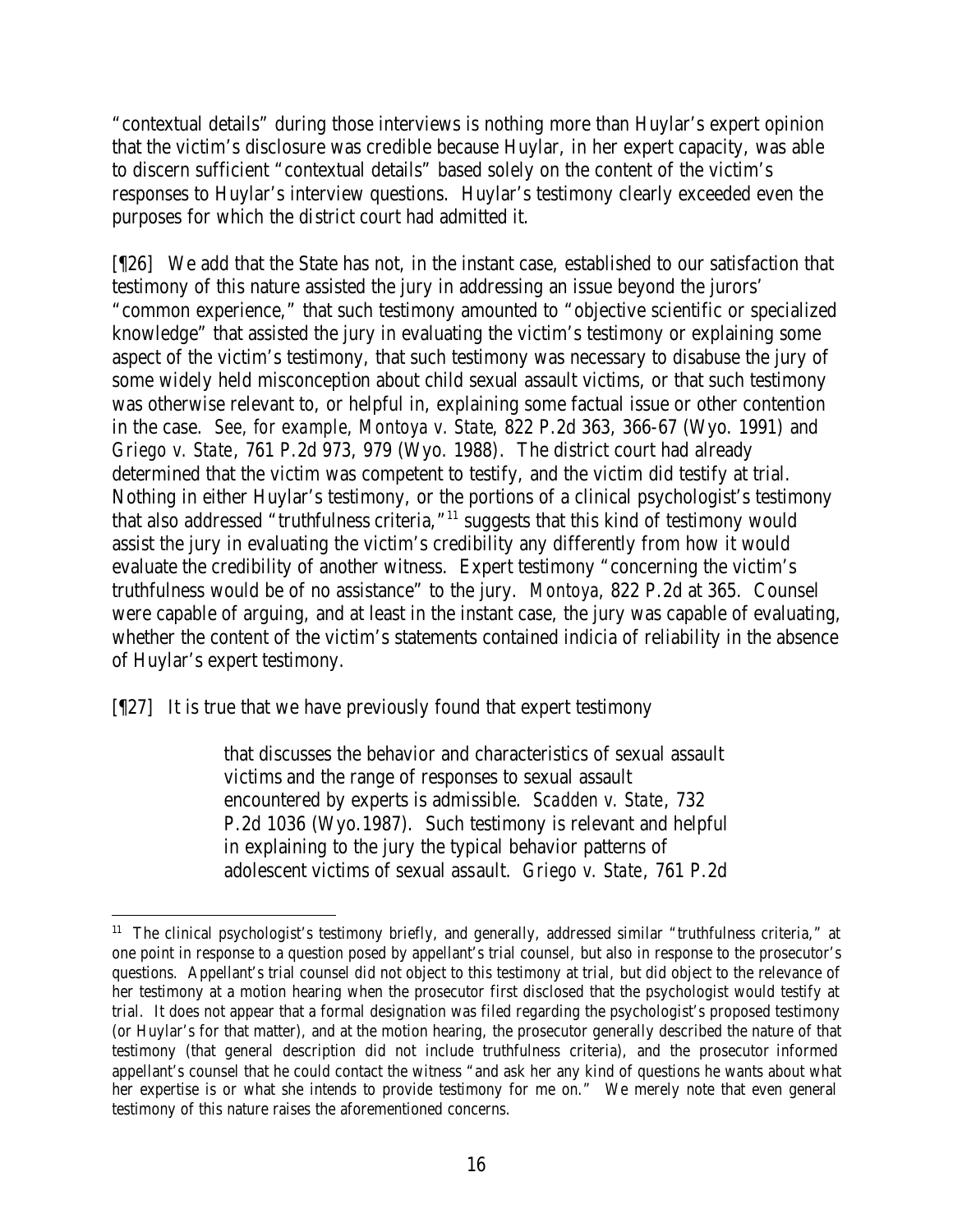973 (Wyo.1988). It assists the jury in understanding some of the aspects of the behavior of victims and, so long as there is no comment on the credibility or truthfulness of the victims, it does not invade the province of the jury. *Zabel v. State*, 765 P.2d 357 (Wyo.1988).

*Rivera v. State*, 840 P.2d 933, 939 (Wyo. 1992), *abrogated on other grounds by Springfield v. State*, 860 P.3d 435 (Wyo. 1993). However, in *Zabel*, 765 P.2d at 360-61, we distinguished testimony nearly identical in nature and scope to the referenced testimony in the instant case from testimony we had previously found to assist the jury in "understanding some peculiar aspect of the victim's behavior." The State has similarly failed to establish a sufficient nexus between that testimony and the general symptoms or typical behavior tendencies of child sexual assault victims or a proper diagnosis that the victim had been sexually assaulted. *See, for example, Chapman v. State*, 2001 WY 25, ¶¶ 7-23, 18 P.3d 1164, 1169-74 (Wyo. 2001); *Cook*, 7 P.3d at 56-57; *Humphrey v. State*, 962 P.2d 866, 873 (Wyo. 1998); *Curl*, 898 P.2d at 373-74; *Frenzel v. State*, 849 P.2d 741, 746 (Wyo. 1993), *cert. denied*, 522 U.S. 959 (1997); *Betzle v. State*, 847 P.2d 1010, 1022-23 (Wyo. 1993); and *Rivera*, 840 P.2d at 938-39. Rather, Huylar's testimony in the instant case sought to evaluate the credibility of the victim's disclosure based solely on the content of the victim's responses to Huylar's interview questions. *See Griswold v. State*, 994 P.2d 920, 928 (Wyo. 1999) and *Rigler v. State*, 941 P.2d 734, 740 (Wyo. 1997).

[¶28] Perhaps equally troubling is the following exchange during the cross-examination of Bilkie, who had served as a law enforcement officer for twenty years and testified immediately after Huylar:

> Q. [Appellant's counsel]. That's correct. You had the statements of the [Seward] family indicating that [the victim] disclosed her other grandfather as touching her.

A. Yes, I had allegations from the Seward family that [the maternal grandfather] had done this.

Q. And there was no investigation done on that, basically; correct?

A. Once I clarified and [the victim] positively identified Mr. Seward, there was no other, no other place to go with the investigation. On [the maternal grandfather], there was no other evidence pointing towards him.

Q. Well, let's assume that even if [the victim] was saying Mr. Seward was doing it, she is a young girl and we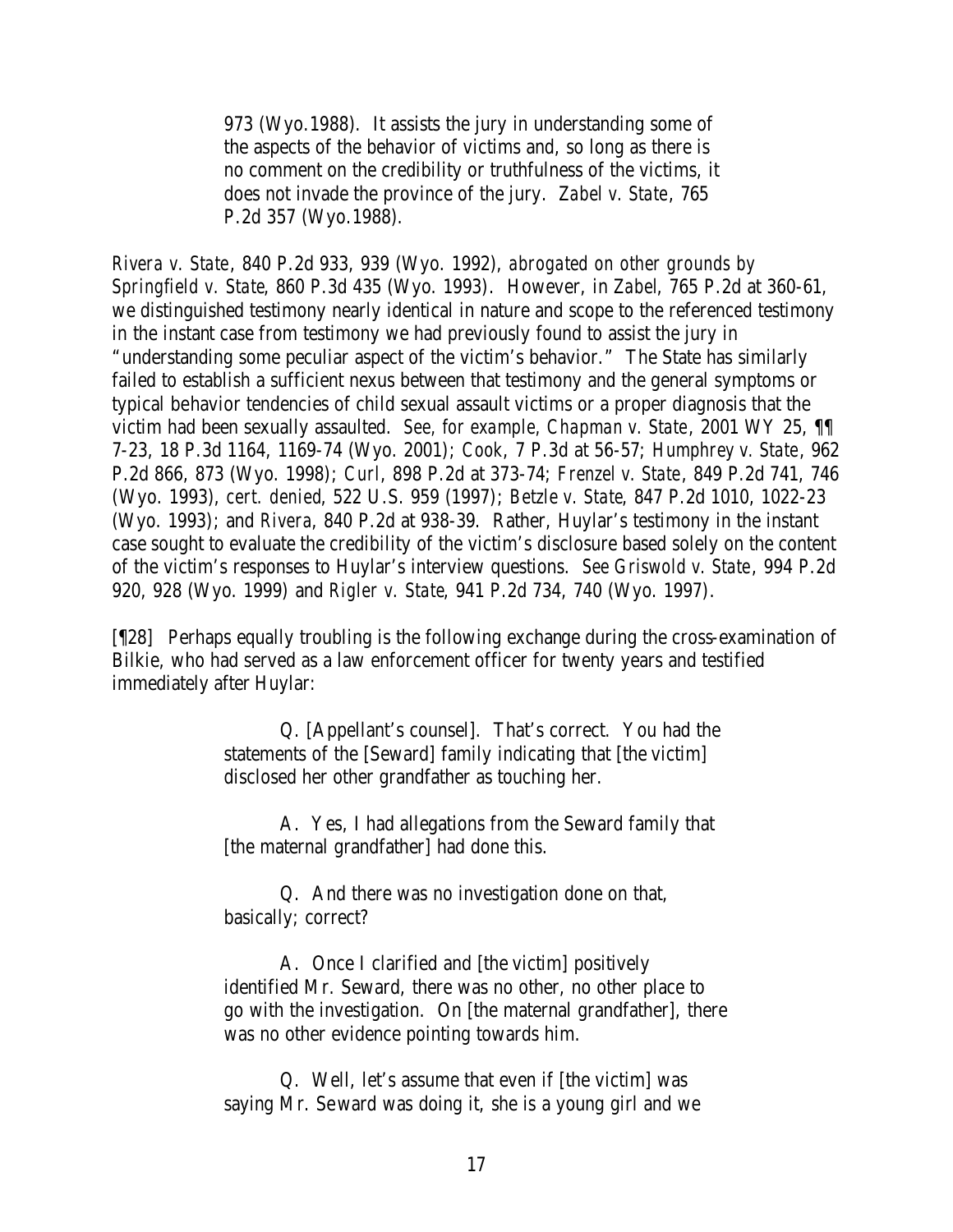don't know whether or not those statements were valid, or at least in the time you did this do not know whether or not this occurred or not; correct?

A. I based the credibility of [the victim] on the detail she gave in the interview. And based on experience, yes, I do believe that this happened to her.

Q. Okay, but she's a three-year-old girl.

A. Yes.

Q. Okay, and you didn't know her from Adam before you did this interview; correct?

A. No, but I'm experienced with children giving contextual detail.

The detective's responses certainly exceeded a circumstance where he merely "relied upon the statements in determining that sufficient probable cause existed to arrest" appellant. *See Ogden v. State*, 2001 WY 109, ¶ 29, 34 P.3d 271, 278 (Wyo. 2001); *see also Gayler v. State*, 957 P.2d 855, 859-60 (Wyo. 1998) (statement that officer "thought the informant was honest with him when they worked together" not opinion that witness was truthful but recommending that such inquiries "be avoided"). Not only did he express an opinion that the victim was credible solely due to the content of her statements, his opinion tied directly into Huylar's expert testimony regarding the amount of "contextual details" contained in the victim's statements. *See Whiteplume v. State*, 841 P.2d 1332, 1339-41 (Wyo. 1992).

[¶29] We conclude that the vouching errors that occurred in the instant case were harmful. Credibility was the central issue in the case—a close factual dispute existed regarding whether to believe the victim's testimony, or appellant's testimony, as to what occurred during the weekend of November 25, 2000. The evidence of appellant's guilt certainly does not rise to the level of "overwhelming" nor was any physical evidence introduced to support the State's case. Accordingly, because two witnesses essentially vouched directly for the victim's credibility based solely on the content of the victim's disclosure, and considering the prosecutor's utilization of that testimony during closing and rebuttal argument, we find that a reasonable possibility exists that the verdict might have been more favorable to the appellant if the error had never occurred.

## **VICTIM'S COMPETENCY**

[¶30] We will briefly address this issue, but recognize that appellant could potentially raise the issue again on remand in the context of an entirely different record. Appellant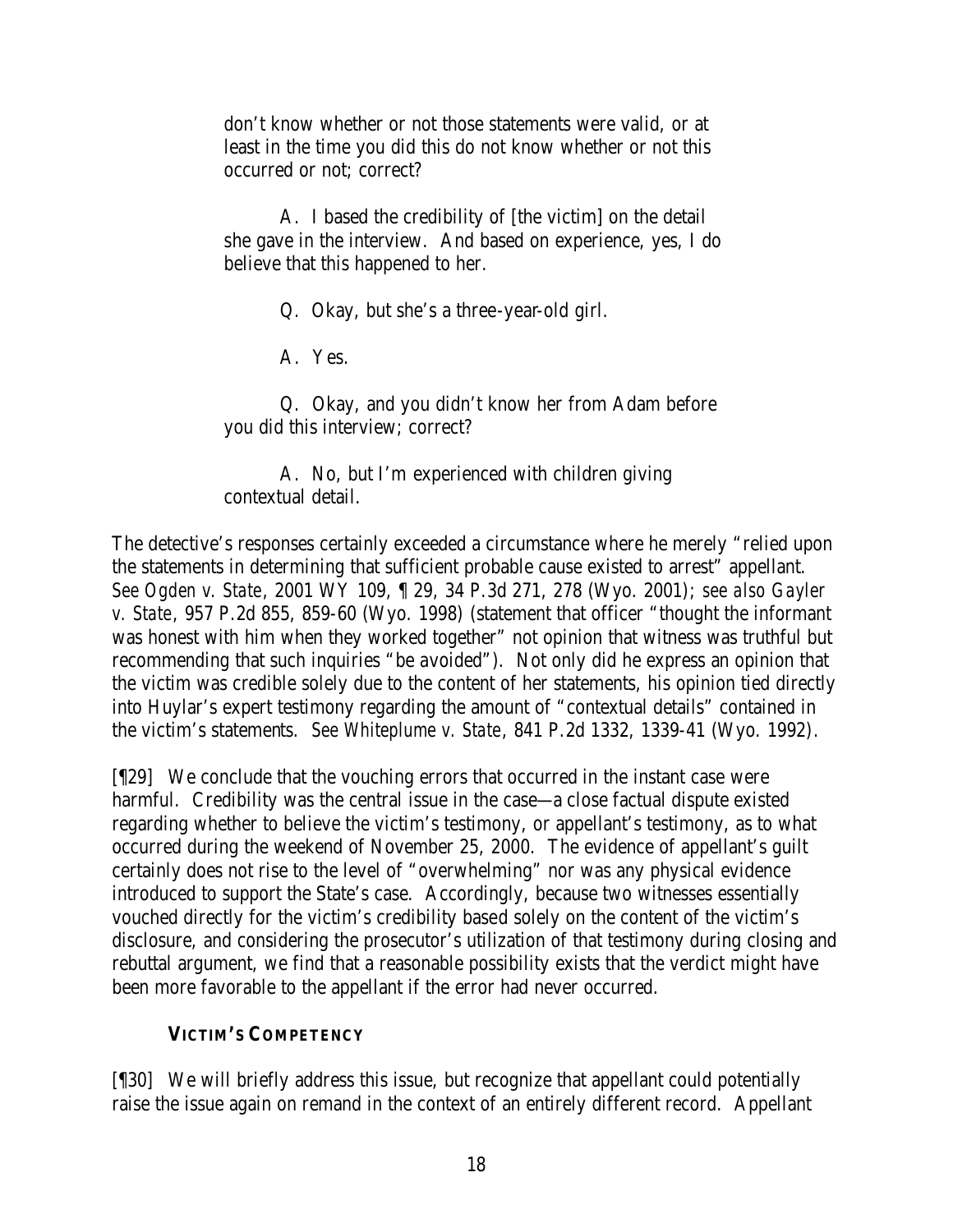contends that the district court erred in finding that the victim was competent to testify at trial. According to appellant, selected portions of the victim's testimony at the competency hearing indicate that the victim did not understand her obligation to testify truthfully, did not have the mental capacity to testify, and was easily distracted. Appellant also argues that the district court's review of Huylar's videotaped interviews with the victim did not "sufficiently address the other possible instances of suggestion presented" by appellant's trial counsel, and that the victim's lack of competency prevented his trial counsel from effectively cross-examining the victim at trial.

> The Wyoming Rules of Evidence provide that "[e]very person is competent to be a witness except as otherwise provided in these rules." W.R.E. 601. "A person is generally competent to testify if he can understand, receive, remember and narrate impressions and is sensible to the obligations of the oath taken before testifying." *English [v. State]*, 982 P.2d [137] at 139 [(Wyo.1999)] (citing *Simmers [v. State]*, 943 P.2d [1189] at 1199 [(Wyo.1997)]); *Larsen v. State*, 686 P.2d 583, 585 (Wyo.1984). "Intelligence, not age, is the guiding criteria in determining the competency of a witness." *Baum v. State*, 745 P.2d 877, 879 (Wyo.1987). "It is a well-established principle of law that competency of witnesses to testify is a question within the sound discretion of the trial court." *English*, 982 P.2d at 145. "However, when children are called into the courtroom to testify, we have held that once the child's competency is called into question by either party, *it is the duty of the court* to make an independent examination of the child to determine competency, and that determination will not be disturbed unless shown to be clearly erroneous." *Id.*

We have directed the district courts to use a five-part test for determining the competency of child witnesses:

> "(1) an understanding of the obligation to speak the truth on the witness stand; (2) the mental capacity at the time of the occurrence concerning which he is to testify, to receive an accurate impression of it; (3) a memory sufficient to retain an independent recollection of the occurrence; (4) the capacity to express in words his memory of the occurrence; and (5) the capacity to understand simple questions about it."

*Id*.; *Larsen*, 686 P.2d at 585 (quoting *State v. Allen*, 70 Wash.2d 690, 424 P.2d 1021 (1967)).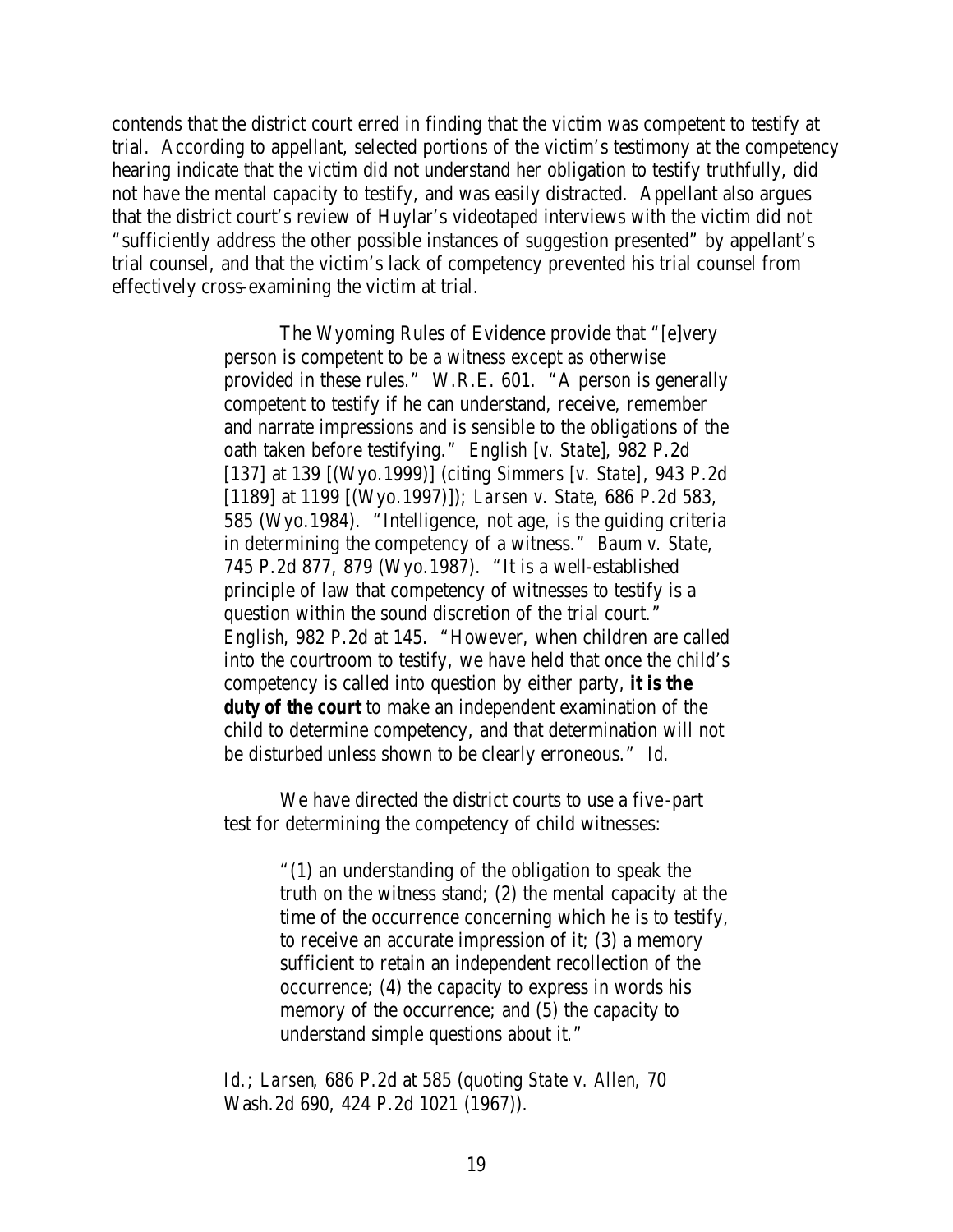In *English*, we decided that the existing state of the law adequately addresses pretrial taint concerns and a pretrial taint hearing is not necessary. At the time of a child's competency hearing, a defendant can argue memory taint at that hearing to discredit the reliability of a child's testimony. We held that if a defendant can establish a child's memory of events has been corrupted by improper interviews, it is possible the third *Larsen* factor, "a memory sufficient to retain an independent recollection of the occurrence," may not be satisfied. *English*, 982 P.2d at 146.

Although we declined to adopt a separate pretrial "taint hearing" procedure, we did, however, endorse the use of the following factors as they relate to the question of independent recollection. *Id.*

> "The factors that should be considered in assessing the reliability of a complaint regarding sexual offenses are: '(1) the age of the victim; (2) circumstances of the questioning; (3) the victim's relationship with the interrogator; and (4) the type of questions asked.' \* \* \* Undue suggestiveness can occur when an interviewer has a preconceived notion of what has happened to a child, the interviewer uses leading questions, the interviewer is a trusted authority figure, the person accused of wrongdoing is vilified during the interview, or the interviewer uses threats or rewards to pressure the child."

*Id.* (quoting *State v. Scherzer*, 301 N.J.Super. 363, 694 A.2d 196, 245-46 (1997) (summarizing and quoting *State v. Michaels*, 136 N.J. 299, 642 A.2d 1372, 1377-1383 (1994)).

*Billingsley v. State*, 2003 WY 61, ¶¶ 10-13, 69 P.3d 390, 395-96 (Wyo. 2003) (emphasis in original).

[¶31] The district court held a competency hearing the first day of trial.<sup>12</sup> At the hearing, the district court heard testimony from the victim, in addition to having previously

 $12$  The manner in which the competency hearing began is rather concerning:

<sup>[</sup>Prosecutor]: Okay. Can you tell us your whole name?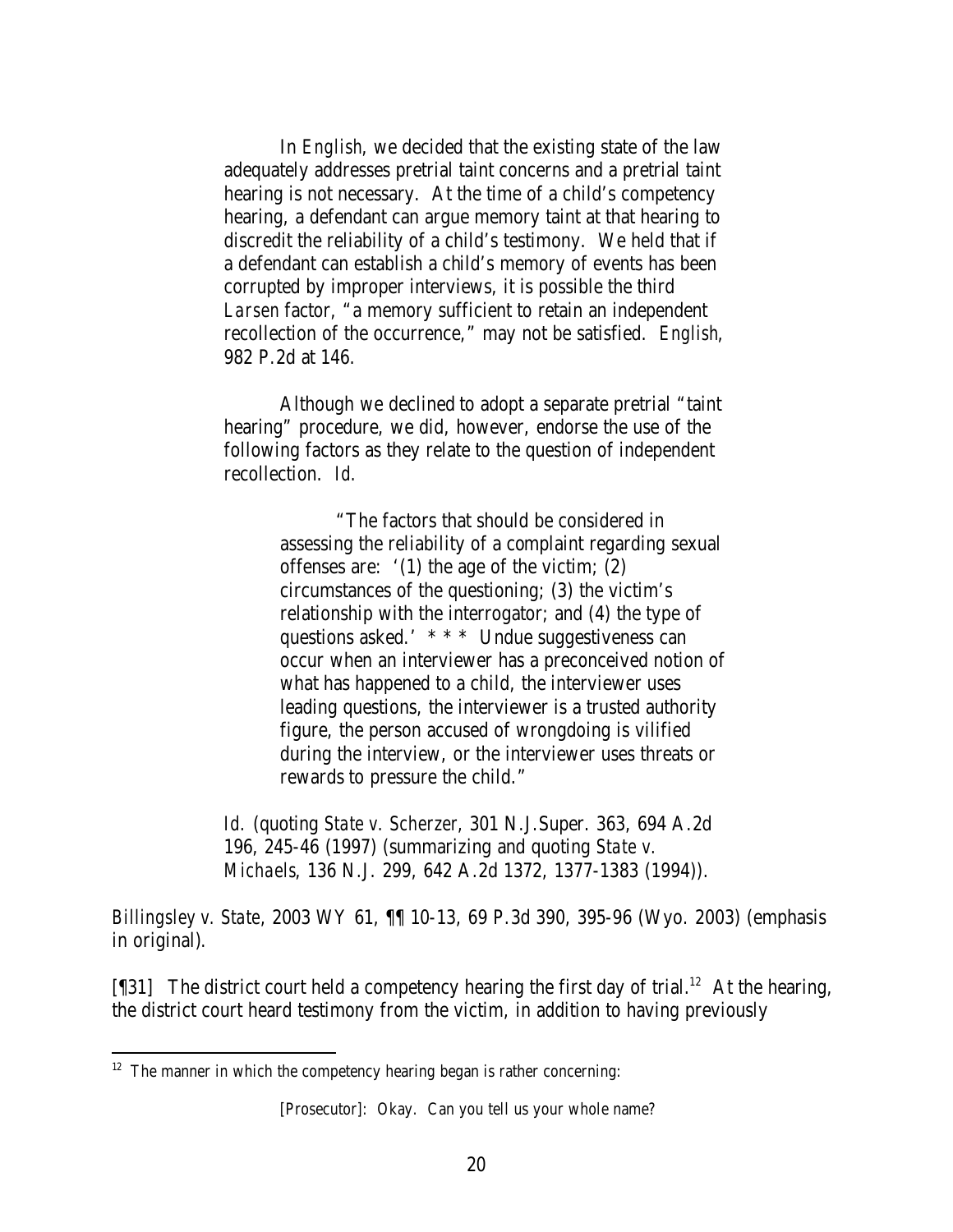reviewed the videotapes of Huylar's interviews with the victim. The district court concluded that the victim "clearly" met the referenced competency criteria. It found that the victim "clearly understood the difference between the truth and untruth," that she had the requisite mental capacity and there was "no indication to the contrary," that she had the ability to "retain an independent recollection" and the "capacity to express in words the memory of the occurrence, and the capacity to understand simple question[s] about it from both Prosecutor and Defense Counsel." The district court also found that Huylar's videotaped interviews did not contain "improperly suggestive questions of or statements to" the victim. [Id. at 127]

[¶32] We cannot say that, based on the record before it, the district court erred in finding the victim competent to testify at trial. The district court applied the requisite factors to that record and made specific findings. We

> do not presume to place ourselves in the shoes of the trial court in these cases by reading a cold record. The trial court sees the witness' facial expressions, hears inflections in her voice and watches her mannerisms during examination. These observations are a vital part of the ultimate ruling on competency.

*In Interest of CB*, 749 P.2d 267, 271 (Wyo. 1988). During her testimony as a whole, the victim was able to differentiate between the truth and a lie by way of specific examples and negative consequences associated with lying, even during questioning by appellant's trial counsel. She also was able to state her age, birth date, age at previous and next birthdays, name, family members, who she lived with, identified appellant, the state in which she lived, and counted accurately to twelve but inaccurately thereafter. It is worth noting that at trial, the victim was able to articulate and testify regarding her version of what happened to her in addition to utilizing anatomically correct drawings.

[¶33] Appellant claims that the district court somehow prevented appellant from adequately exploring "taint" issues at the competency hearing. The record does not support this contention. At a motion hearing earlier in the case, appellant's trial counsel mentioned three areas in which the victim's disclosure might have been tainted: evidence

[Victim]: Uh-huh.

[Appellant's trial counsel]: Your Honor, I guess before we proceed, I just want the Record to note that the Witness is sitting on the Prosecutor's lap, and I would ask that she not do that.

[Prosecutor]: Can you sit on the Witness Chair for me, Baby? Okay?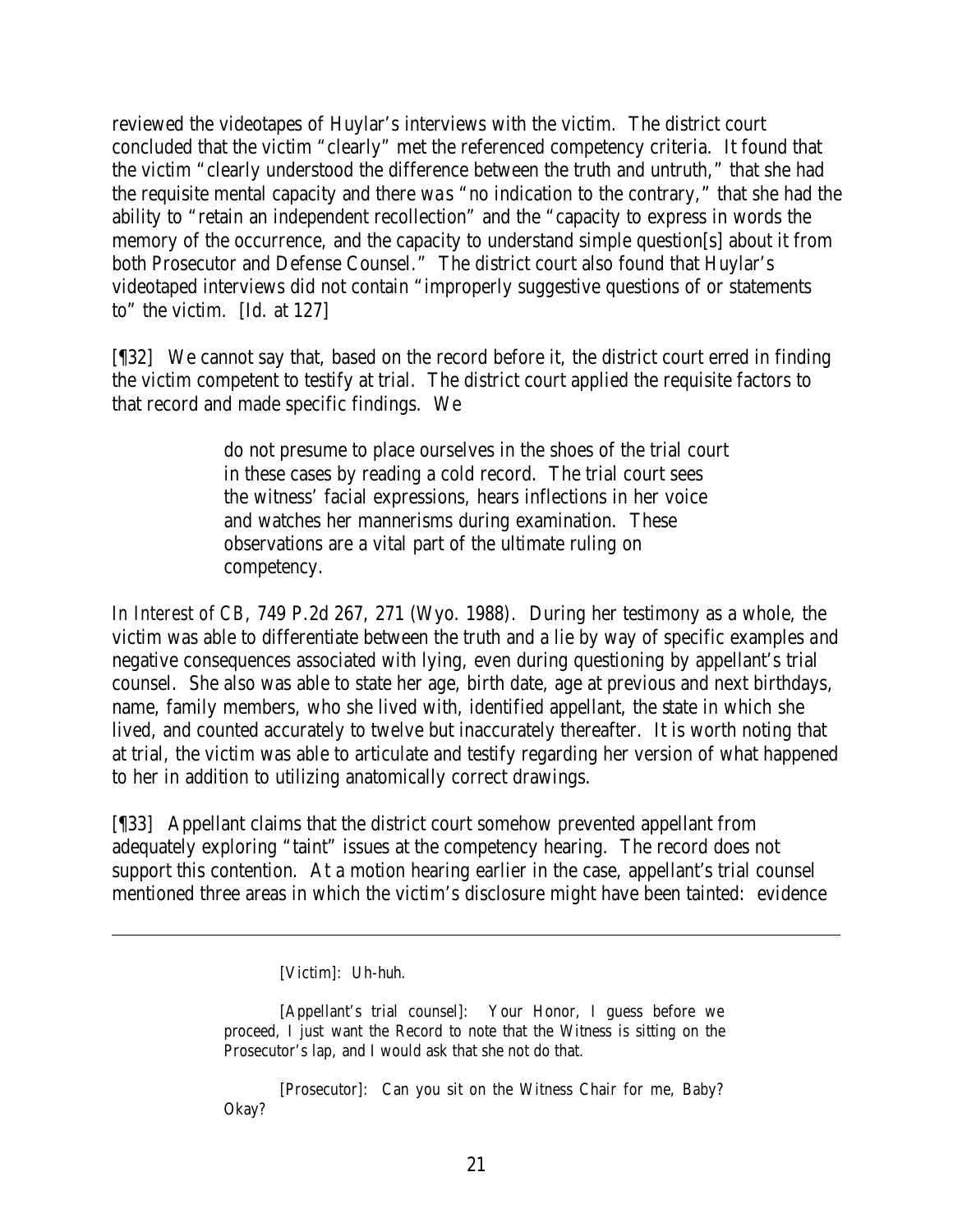regarding a potential custody dispute between the victim's mother and father, evidence pointing to the victim's maternal grandfather as the perpetrator, and evidence of improper influence during the videotaped interviews Huylar conducted. Yet, during the motion hearing, the district court specifically referred to Barbee's potential testimony in this respect, stated that it would "look into the issues" and "if necessary, counsel may inquire of Lynn Huylar and Officer Bilk[ie]," and indicated that it would hold a competency hearing at a later date. These witnesses could have provided information addressing the very three areas that appellant identified at the motion hearing (based on his trial testimony, Detective Bilkie would have been able to provide testimony regarding the maternal grandfather as the perpetrator).

[¶34] The district court reviewed the videotaped interviews involving Huylar and the victim (appellant does not contest the district court's finding regarding these interviews) prior to the competency hearing, received the victim's testimony at the competency hearing, and made its findings based on the record before it. Nothing in the record indicates that appellant's trial counsel ever attempted to call, or requested that the district court receive testimony from, any other witness at the competency hearing. In fact, other than summarily objecting to the district court's competency ruling, appellant's trial counsel made no argument regarding these taint issues at the competency hearing.

[¶35] The record similarly does not support appellant's argument as to whether the victim's competence interfered with his ability to cross-examine her.

## **EXCLUSION OF PRIOR INCONSISTENT STATEMENT TESTIMONY**

[¶36] Appellant asserts that the district court abused its discretion in excluding testimony offered to impeach the victim's mother with a prior inconsistent statement. During the cross-examination of Barbee, appellant's trial counsel elicited the following testimony:

> Q. . . . You moved out of your family's house because you had troubles with your father; is that correct?

> > A. Yes.

Q. And he's actually your stepfather; is that right?

A. Yes.

. . .

Q. Okay. And you had explained to Matt [the victim's father] and the family that it was because of your father; is that correct?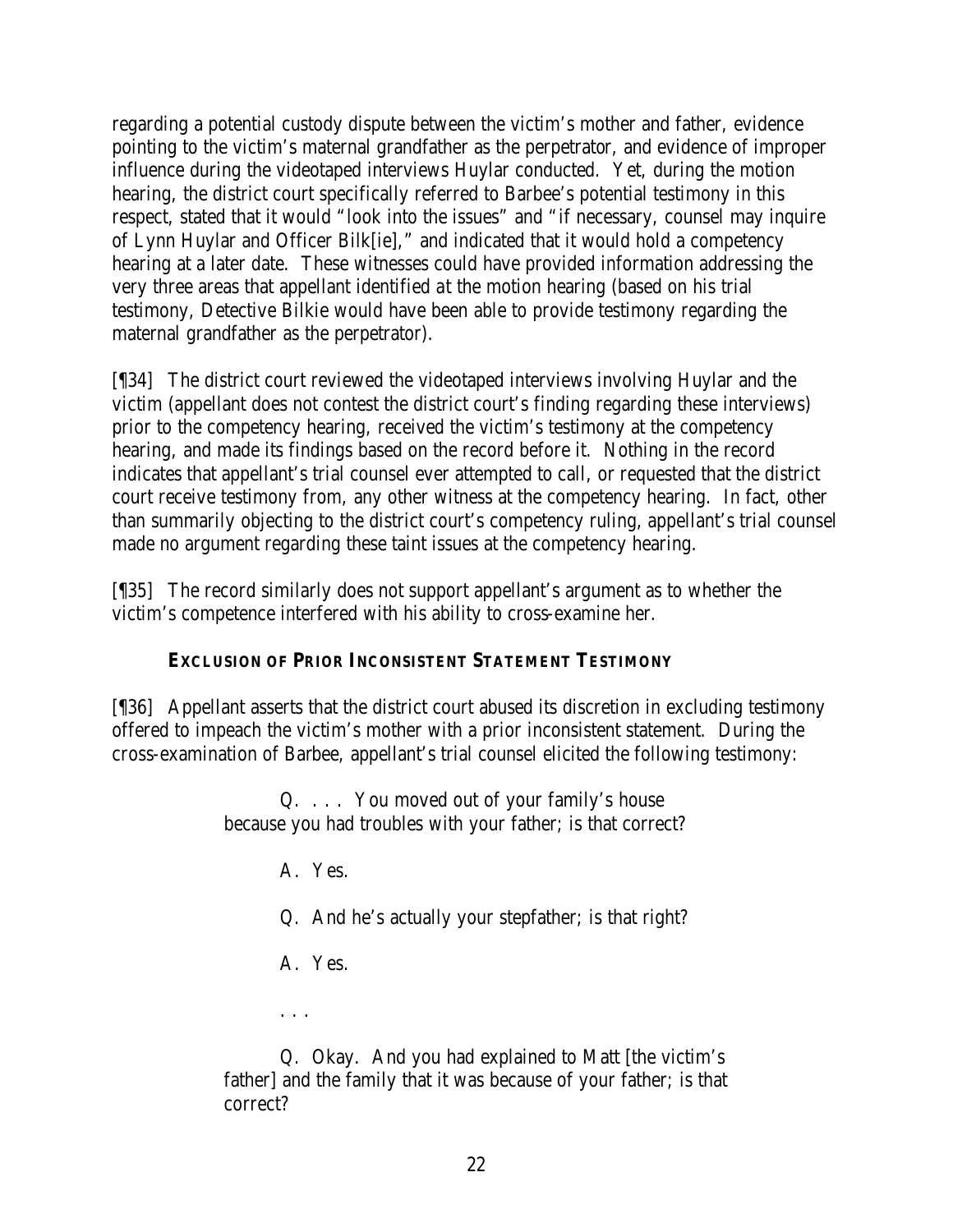A. Yes.

Q. And you also shared with Matt and his, his family that he had abused you; is that correct?

A. Me and him had gotten into a fist fight once, and that's the only time he has abused me.

Q. Okay. Did you ever tell Mike Seward that you had been abused by him?

A. No.

Q. Did you ever tell him that you had been sexually abused by him?

A. No.

Appellant's trial counsel called appellant's son, Mike Seward, as a witness, and the following transpired during direct examination:

> Q. Have you had conversations with [Barbee] concerning her past?

> > A. Yes, I have.

Q. Okay, and specifically with her grandfather, about her grandfather on her side?

A. Well, her father on her side, yes.

Q. Father. Excuse me. What transpired in those conversations?

The prosecutor objected as to relevance. Appellant's trial counsel responded that the witness' testimony would rebut Barbee's testimony. The district court sustained the prosecutor's objection. Appellant's trial counsel provided the district court an offer of proof regarding the witness' proposed testimony that he and Barbee were watching television, and "something came on the TV about [a] child molester, or it was something along those lines," and Barbee stated that "she couldn't stand her father either because he used to do the same thing to her." The district court stated that the testimony was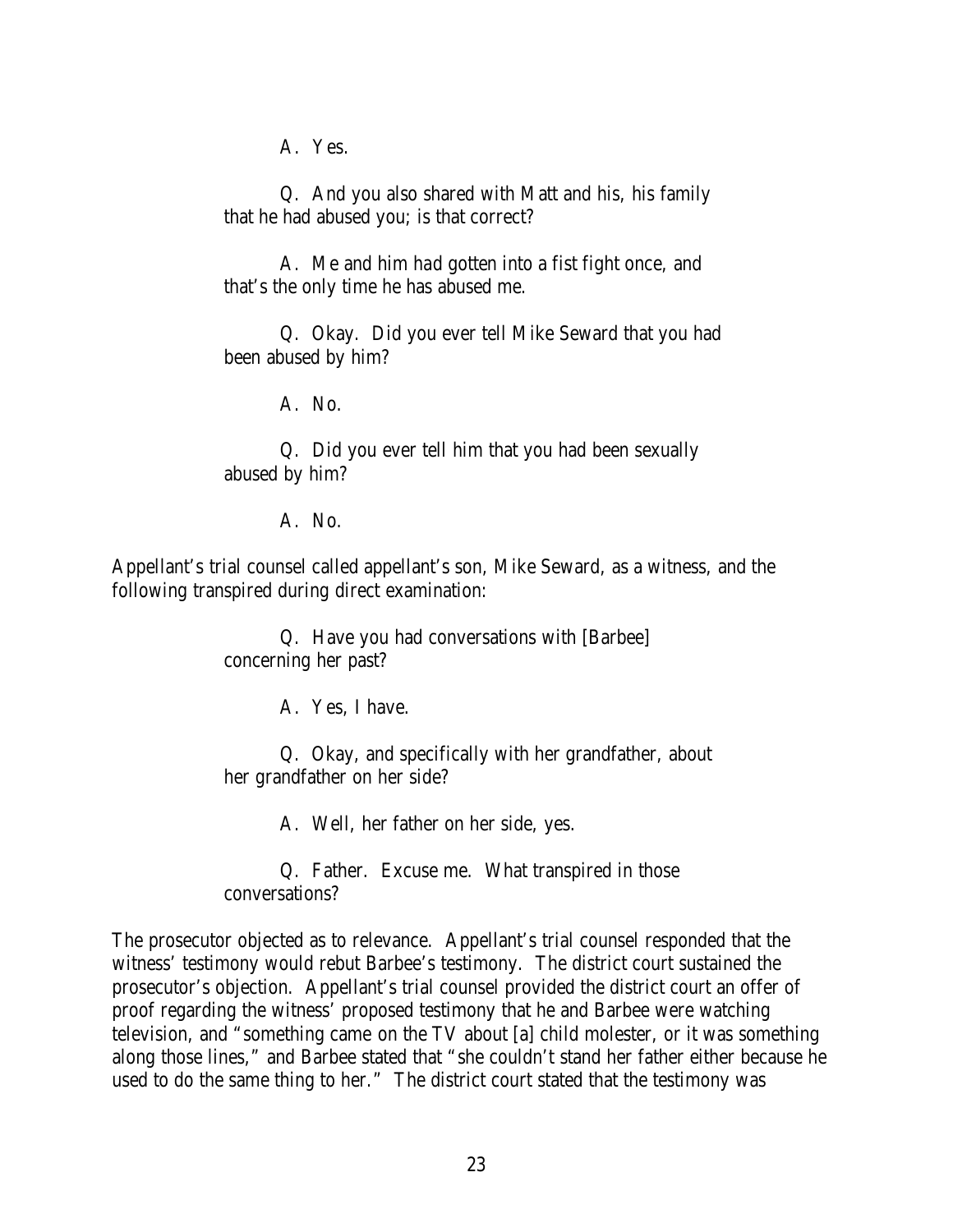"collateral" to the issues in the case and "404(b) evidence called against a person who is not charged and isn't here . . .."

[¶37] Should this issue arise on remand, we note that, while the district court retains its discretion regarding the admissibility of evidence, we have recently stated the following with respect to such testimony when offered for impeachment purposes:

> Prior inconsistent statements are admissible under W.R.E. 613(b) to impeach by contradiction a witness' trial testimony. W.R.E. 613(b) provides: "Extrinsic evidence of a prior inconsistent statement by a witness is not admissible unless the witness is afforded an opportunity to explain or deny the same and the opposite party is afforded an opportunity to interrogate him thereon, or the interests of justice otherwise require." This rule applies when two statements—one made at trial and one made previously—are irreconcilably at odds. In such an event, counsel is permitted to show the discrepancy by extrinsic evidence, if necessary. *United States v. Winchenbach*, 197 F.3d 548, 558 (1<sup>st</sup> Cir.1999). The purpose of this type of impeachment evidence is to show a witness to be generally capable of making errors in his testimony. 3A John Henry Wigmore, Evidence § 1017 (Chadbourn rev.1970). In doing so, counsel can resort to the witness' own prior statements in which that witness has given a contrary version. *Id.*

Prior statements made by a witness are not hearsay if the declarant testifies at the trial and is subject to crossexamination concerning the statements.  $W.R.E. 801(d)(1)$ . The use of a prior inconsistent statement is not inadmissible hearsay because it is not offered for the truth of the matter asserted. Rather, it is used as a tool to compare both statements and conclude that the declarant has erred in making one or the other without determining which statement is erroneous. 3A John Henry Wigmore, Evidence § 1018 (Chadbourn rev. 1970).

*Willis v. State*, 2002 WY 79, ¶¶ 18-19, 46 P.3d 890, 896 (Wyo. 2002). However, the jury should ultimately consider such testimony in accordance with the limited purpose for which it is offered. *See, for example, Medrano v. State*, 914 P.2d 804, 810 (Wyo. 1996) and *Channel v. State*, 592 P.2d 1145, 1149-50 (Wyo. 1979).